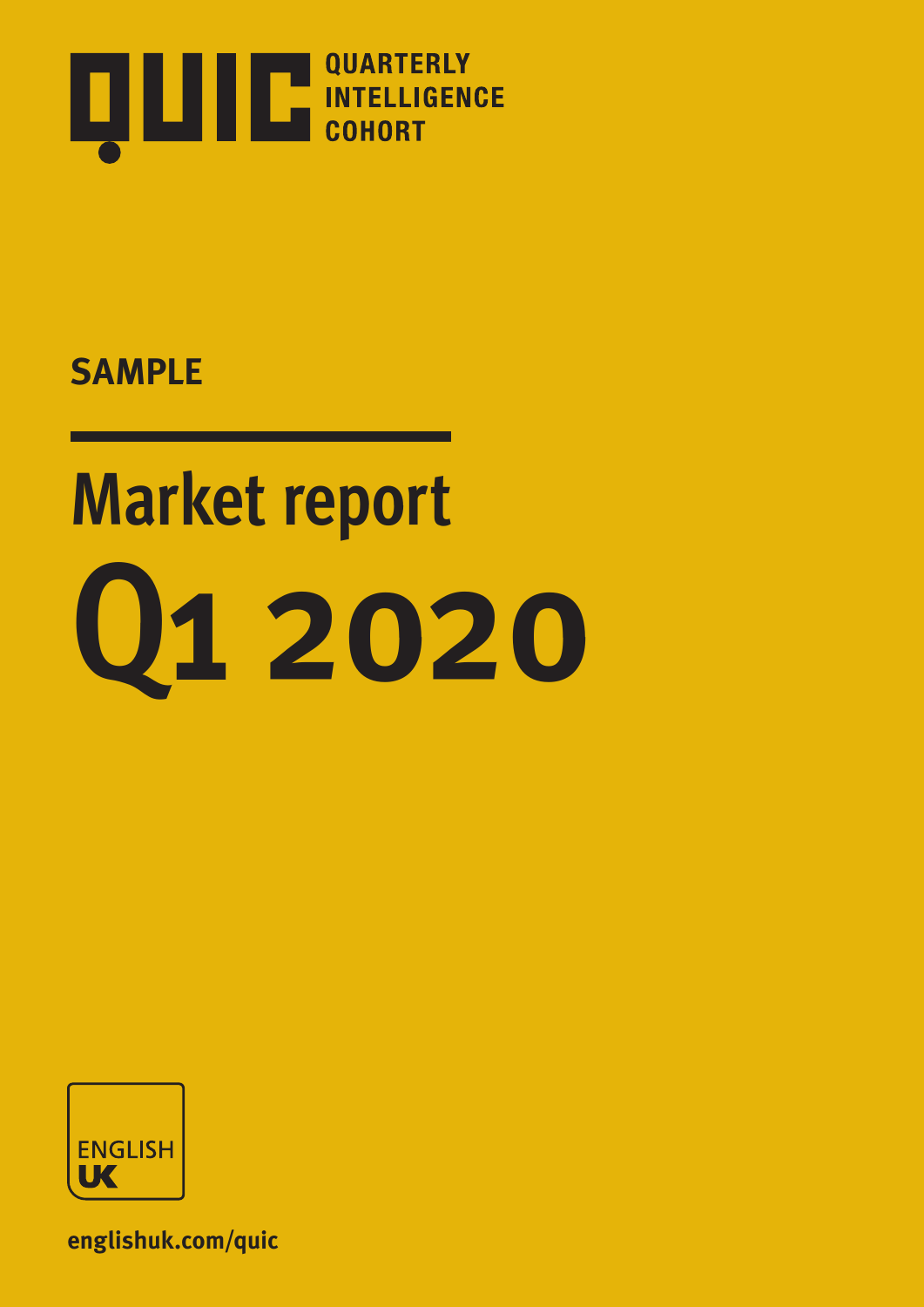



### **Copyright © 2020 ENGLISH UK**

Prepared on behalf of:



English UK 47 Brunswick Court, Tanner Street, London SE1 3LH, UK | +44 20 7608 7960 www.englishuk.com | info@englishuk.com

Prepared by:



BONARD Salztorgasse 2, 1010 Vienna, Austria | +43 650 612 4527 www.bonard.com | info@bonard.com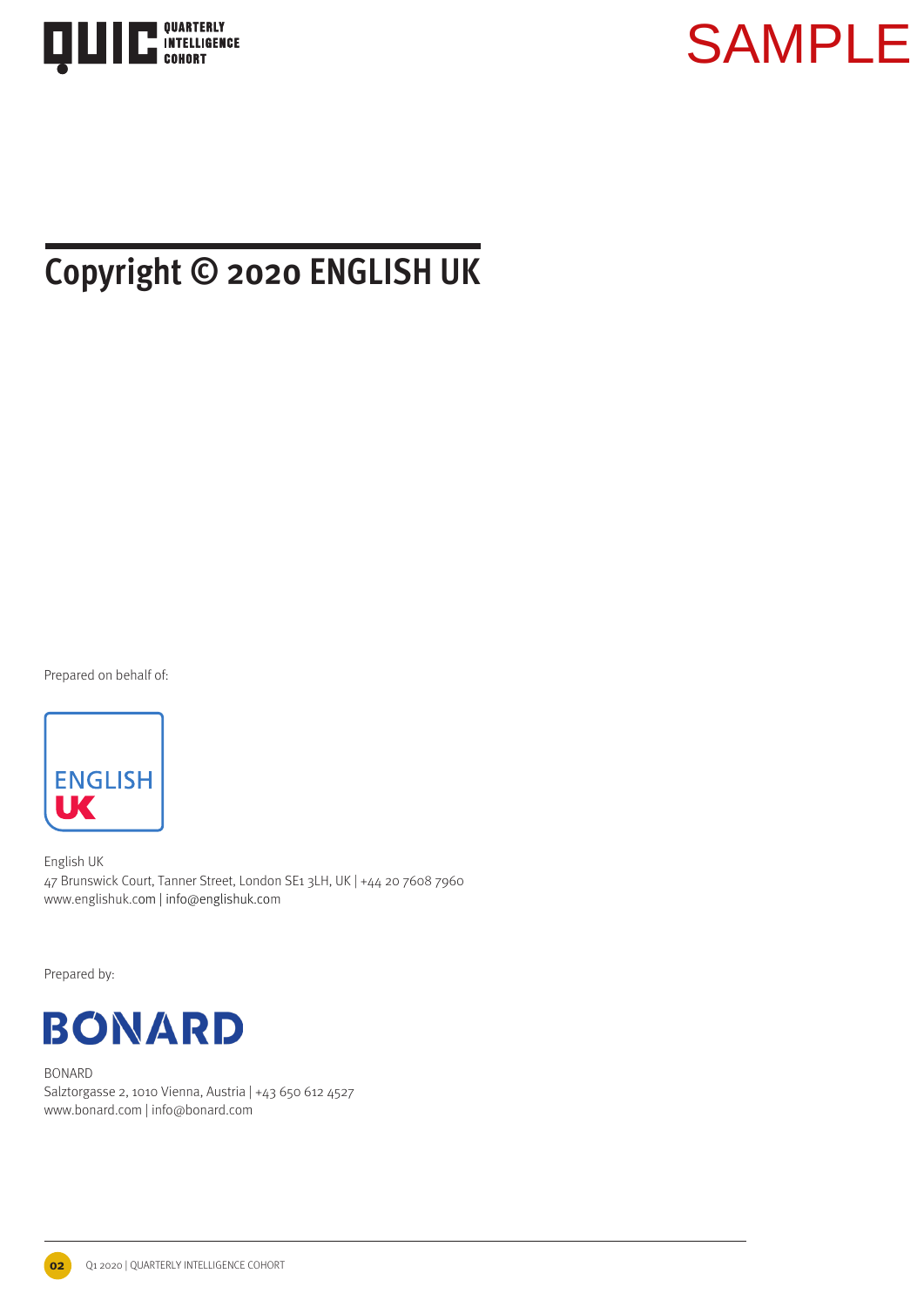

### **Q1 2020 Introduction**

Market insight is crucial for business success, and English UK is committed to supporting members by providing better and faster information.

The Quarterly Intelligence Cohort (QUIC) introduces features not available in our existing annual student statistics reports.

QUIC provides in-depth, quarterly analysis of the UK English language teaching (ELT) industry's source markets. The full reports are available only to QUIC members, who can use them to benchmark their performance and monitor market trends. An executive summary is made publicly available.

Added value has been achieved through the outsourcing of data processing and subsequent analysis to BONARD (formerly StudentMarketing), an independent market research firm and UNWTO Affiliate Member. BONARD is also a member of ESOMAR World Research. Two-tiered data validation and reporting to international research standards means that the market intelligence is more exact, more precise, and therefore more reliable than ever before. Members can be confident in the robustness of this quarter one (Q1) report and its value in helping them make well-informed, time-critical business decisions just weeks after the quarter's end. **CAMPLE**<br> **CAMPLE**<br> **CAMPLE**<br> **CAMPLE**<br> **CAMPLE**<br> **CAMPLE**<br> **CAMPLE**<br> **CAMPLE**<br> **CAMPLE**<br> **CAMPLE**<br> **CAMPLE**<br> **CAMPLE**<br> **CAMPLE**<br> **CAMPLE**<br> **CAMPLE**<br> **CAMPLE**<br> **CAMPLE**<br> **CAMPLE**<br> **CAMPLE**<br> **CAMPLE**<br> **CAMPLE**<br> **CAMPLE**<br> **C** 

In addition to the quantitative expansion of the sample, last year we were also implementing a new historical comparative analysis of overall figures and breakdowns by source country, reflecting on feedback from the previous year.

Further enhancements in the provision of sectoral, regional and provider-type breakdowns are shared with QUIC members in the form of the accompanying pivot tables. These are supplied to members in a userfriendly way to offer them more granular intelligence and benchmarks tailored to their organisation.

**Note:** Data is provided in student weeks, defined as one student taking 10 or more teacher-taught hours in one week. Those studying fewer hours are excluded from the calculations.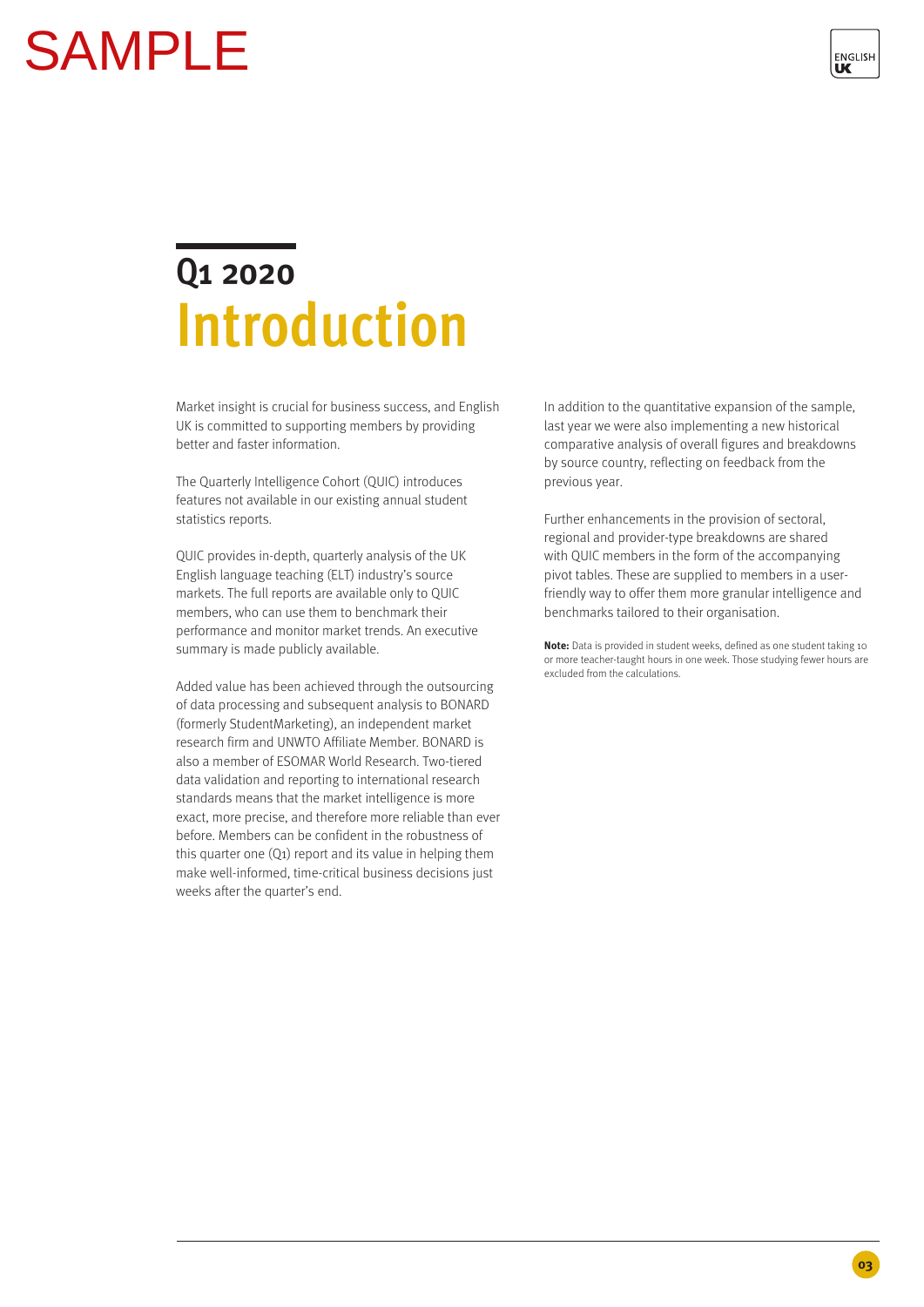

### **Q1 2020 Overview**

### **Table 1**

QUIC region summary

| Region                                     | No.<br>of returns | <b>Proportion</b><br>of returns | <b>Total</b><br>weeks | <b>Market</b><br>share |
|--------------------------------------------|-------------------|---------------------------------|-----------------------|------------------------|
|                                            |                   | $\frac{0}{0}$                   | Σ                     | $\frac{0}{0}$          |
| London                                     | 10                | 33%                             | 10,000                | 33%                    |
| South and South Eastern England            | 5                 | 17%                             | 4,000                 | 13%                    |
| Northern England                           | 5                 | 17%                             | 4,500                 | 15%                    |
| South West England and The Channel Islands | 3                 | 10%                             | 4,000                 | 13%                    |
| Eastern England                            | 3                 | 10%                             | 4,000                 | 13%                    |
| Scotland and Northern Ireland              | $\mathfrak{D}$    | 7%                              | 2,000                 | 7%                     |
| Central England and Wales                  | $\mathfrak{D}$    | 7%                              | 1,500                 | 5%                     |
| <b>Total</b>                               | 30                | 100.0%                          | 30,000                | 100.0%                 |

**Note:** Wales was merged with Central England, as not enough member centres from this region are participating in QUIC at the moment. Similarly, Northern Ireland was merged with Scotland.

Lorem ipsum dolor sit amet, consectetur adipiscing elit, sed do eiusmod tempor incididunt ut labore et dolore magna aliqua. Ut enim ad minim veniam, quis nostrud exercitation ullamco laboris nisi ut aliquip ex ea commodo consequat.

Duis aute irure dolor in reprehenderit in voluptate velit esse cillum dolore eu fugiat nulla pariatur. Excepteur sint occaecat cupidatat non proident, sunt in culpa qui officia deserunt mollit anim id est laborum.

**Chart 1** Student weeks by age group

**04**



| Period              | <b>Total</b><br>weeks | Junior<br>weeks | $\%$ | Adult<br>weeks | %   |
|---------------------|-----------------------|-----------------|------|----------------|-----|
| Q <sub>1</sub> 2019 | 30,000                | 20,000          | 67%  | 10,000         | 33% |
| Q <sub>1</sub> 2020 | 35,000                | 20,000 57%      |      | 15,000         | 43% |
| Change              | $-14%$                | $+0\%$          |      | $+10%$         |     |

n=29 centres

**Note:** Any students under the age of 18 who are studying on courses for adults are recorded as 'adult' (the course type overrides the date of birth of the student).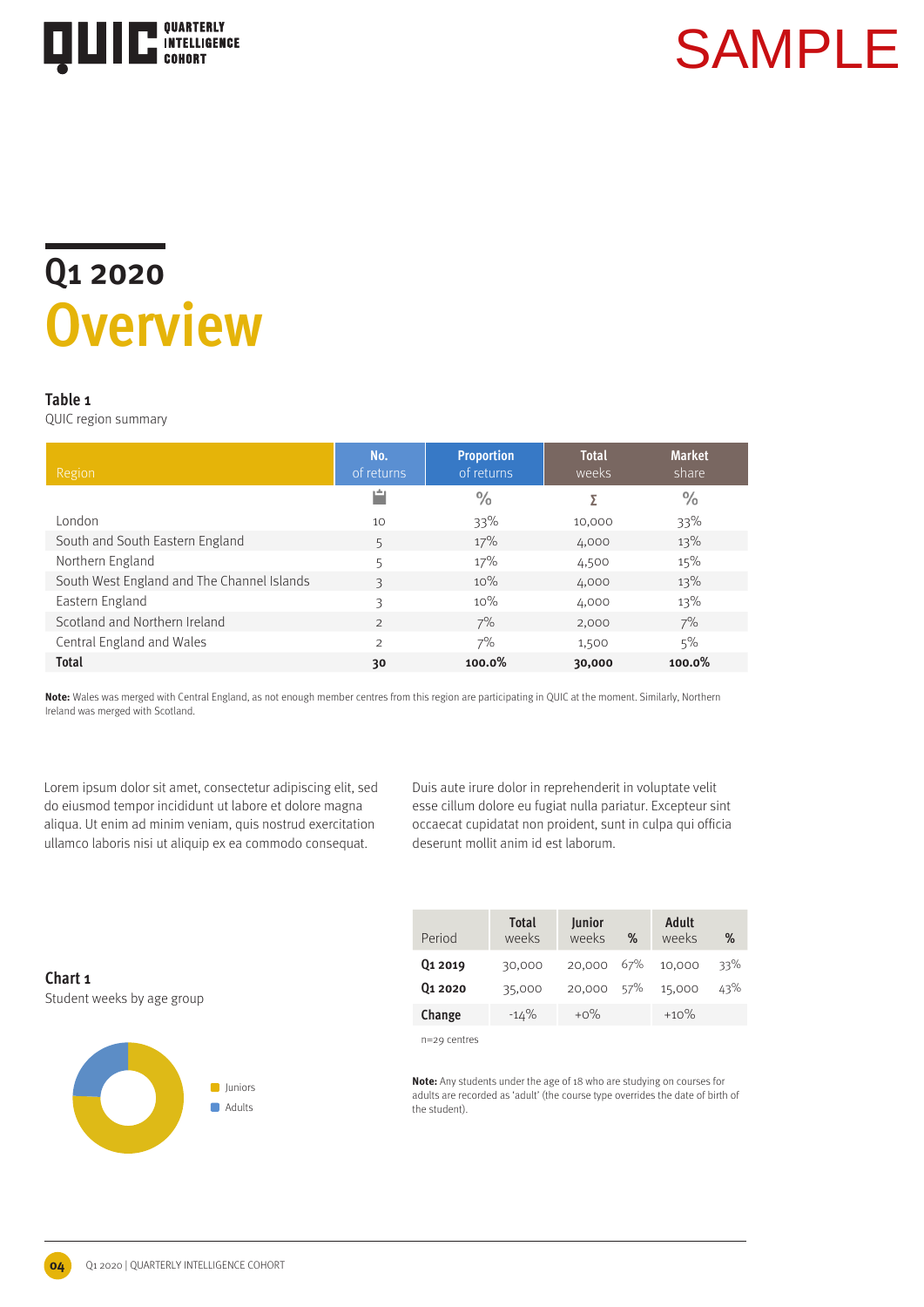

# **Overview**

### **Chart 2**

Student weeks by booking source



Lorem ipsum dolor sit amet, consectetur adipiscing elit, sed do eiusmod tempor incididunt ut labore et dolore magna aliqua. Ut enim ad minim veniam, quis nostrud exercitation ullamco laboris nisi ut aliquip ex ea commodo consequat.

**Chart 3** Student weeks by booking type



Lorem ipsum dolor sit amet, consectetur adipiscing elit, sed do eiusmod tempor incididunt ut labore et dolore magna aliqua. Ut enim ad minim veniam, quis nostrud exercitation ullamco laboris nisi ut aliquip ex ea commodo consequat.

**Note:** 'Group' is defined as at least two students travelling and studying on the same itinerary.

|                     | Commissioned | Non-commissioned |
|---------------------|--------------|------------------|
| Period              | weeks        | weeks            |
| Q <sub>1</sub> 2019 | 79%          | 21%              |
| 01 20 20            | 79%          | 21%              |

n=29 centres

**Chart 2**<br>
Chart 2<br>
Chart 2<br>
Chart 2<br>
Contributes by booking some<br>
Experimensions<br>
Level is consistent and the conservation of the conservation of the conservation of the conservation of the conservation of the conservatio **Q1 2019 Q1 2020** Period **Individual** bookings **Group** bookings 79% 79% 21% 21%

n=29 centres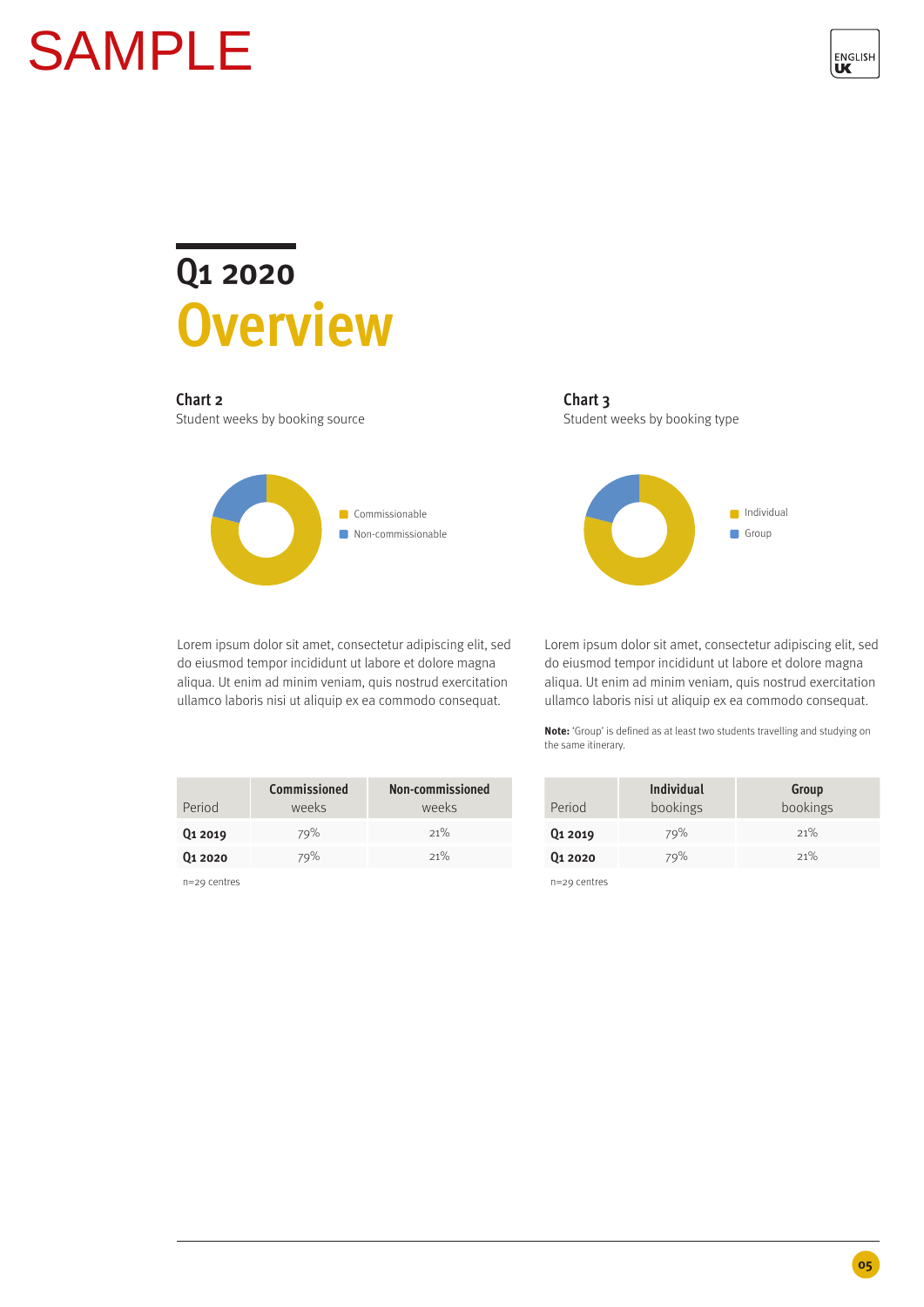

### **Q1 2020 Overview**

### **Chart 4**

Student weeks by junior course types





Lorem ipsum dolor sit amet, consectetur adipiscing elit, sed do eiusmod tempor incididunt ut labore et dolore magna aliqua. Ut enim ad minim veniam, quis nostrud exercitation ullamco laboris nisi ut aliquip ex ea commodo consequat. Duis aute irure dolor in reprehenderit in voluptate velit esse cillum dolore eu fugiat nulla pariatur. Excepteur sint

occaecat cupidatat non proident, sunt in culpa qui officia deserunt mollit anim id est laborum. Lorem ipsum dolor sit amet, consectetur adipiscing elit, sed do eiusmod tempor incididunt ut labore et dolore magna aliqua. Ut enim ad minim veniam, quis nostrud exercitation ullamco laboris nisi ut aliquip ex ea commodo consequat.

|                     | Juniors                   |                               |            |  |  |  |  |
|---------------------|---------------------------|-------------------------------|------------|--|--|--|--|
| Period              | General<br><b>English</b> | Summer/<br><b>Winter Camp</b> | <b>EAP</b> |  |  |  |  |
| Q <sub>1</sub> 2019 | 10,000                    | 7,000                         | 5,000      |  |  |  |  |
| Q <sub>1</sub> 2020 | 20,000                    | 14,000                        | 10,000     |  |  |  |  |
| Change              | $+100%$                   | $+100%$                       | $+100%$    |  |  |  |  |

|                     |                    | Adults                                        |                        |            |            |                |                                      |  |
|---------------------|--------------------|-----------------------------------------------|------------------------|------------|------------|----------------|--------------------------------------|--|
| Period              | General<br>English | <b>Business &amp;</b><br><b>Prof. English</b> | English<br><b>Plus</b> | <b>EAP</b> | <b>ESP</b> | One-to-<br>One | <b>Teacher</b><br><b>Development</b> |  |
| Q <sub>1</sub> 2019 | 90,000             | 6,300                                         | 5,850                  | 3,600      | 2,700      | 900            | 450                                  |  |
| 01 20 20            | 100,000            | 7,000                                         | 6,500                  | 4,000      | 3,000      | 1,000          | 500                                  |  |
| Change              | $+10%$             | $+10%$                                        | $+10%$                 | $+10%$     | $+10%$     | $+10%$         | $+10%$                               |  |

n= 29 centres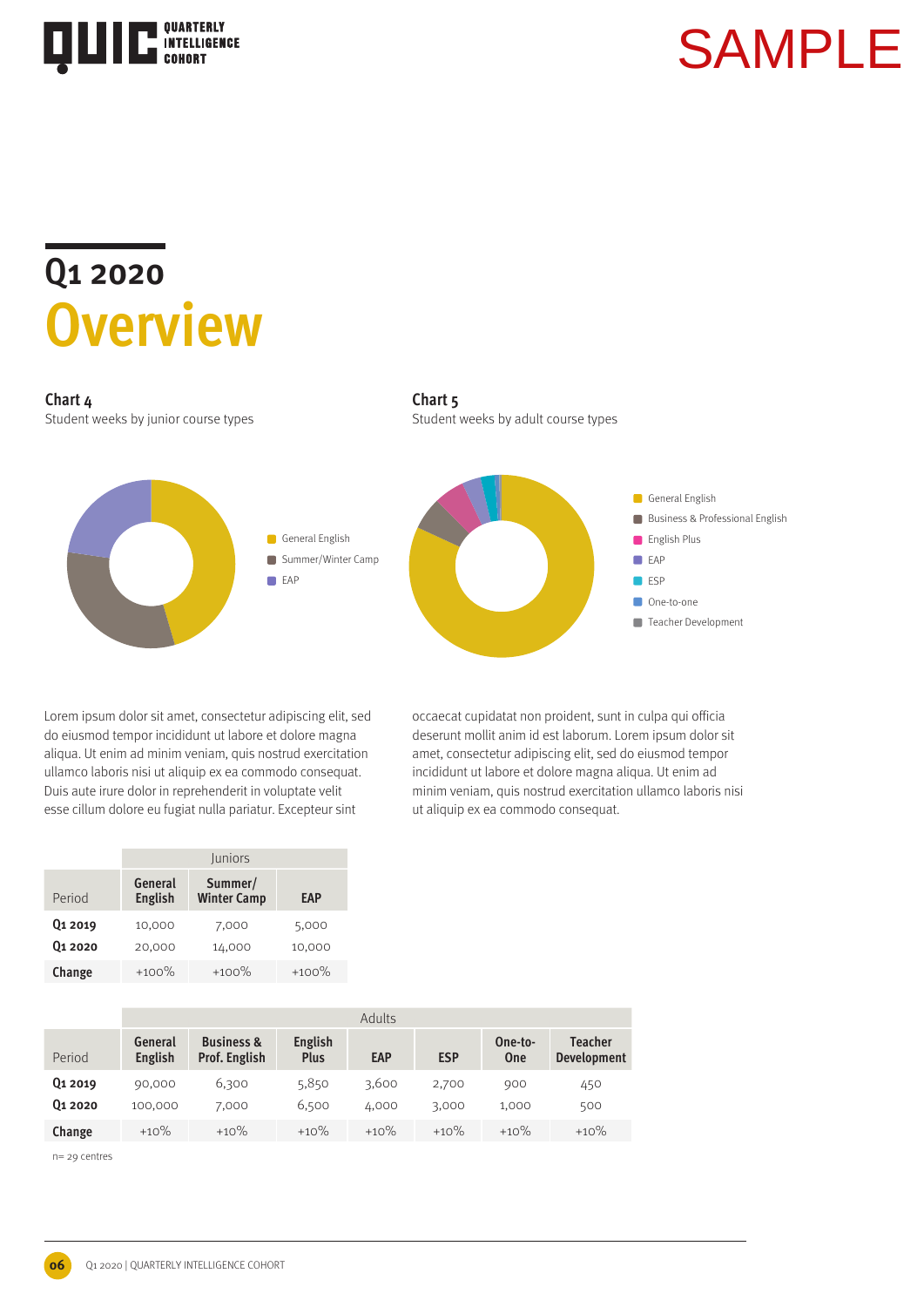

### **Q1 2020 Overview**

### **Chart 6**

Student weeks by age group and source country (top 20 markets)



Lorem ipsum dolor sit amet, consectetur adipiscing elit, sed do eiusmod tempor incididunt ut labore et dolore magna aliqua. Ut enim ad minim veniam, quis nostrud exercitation ullamco laboris nisi ut aliquip ex ea commodo consequat. Duis aute irure dolor in reprehenderit in voluptate velit esse cillum dolore eu fugiat nulla pariatur.

Excepteur sint occaecat cupidatat non proident, sunt in culpa qui officia deserunt mollit anim id est laborum. Lorem ipsum dolor sit amet, consectetur adipiscing elit, sed do eiusmod tempor incididunt ut labore et dolore magna aliqua. Ut enim ad minim veniam, quis nostrud exercitation ullamco laboris nisi ut aliquip ex ea commodo consequat.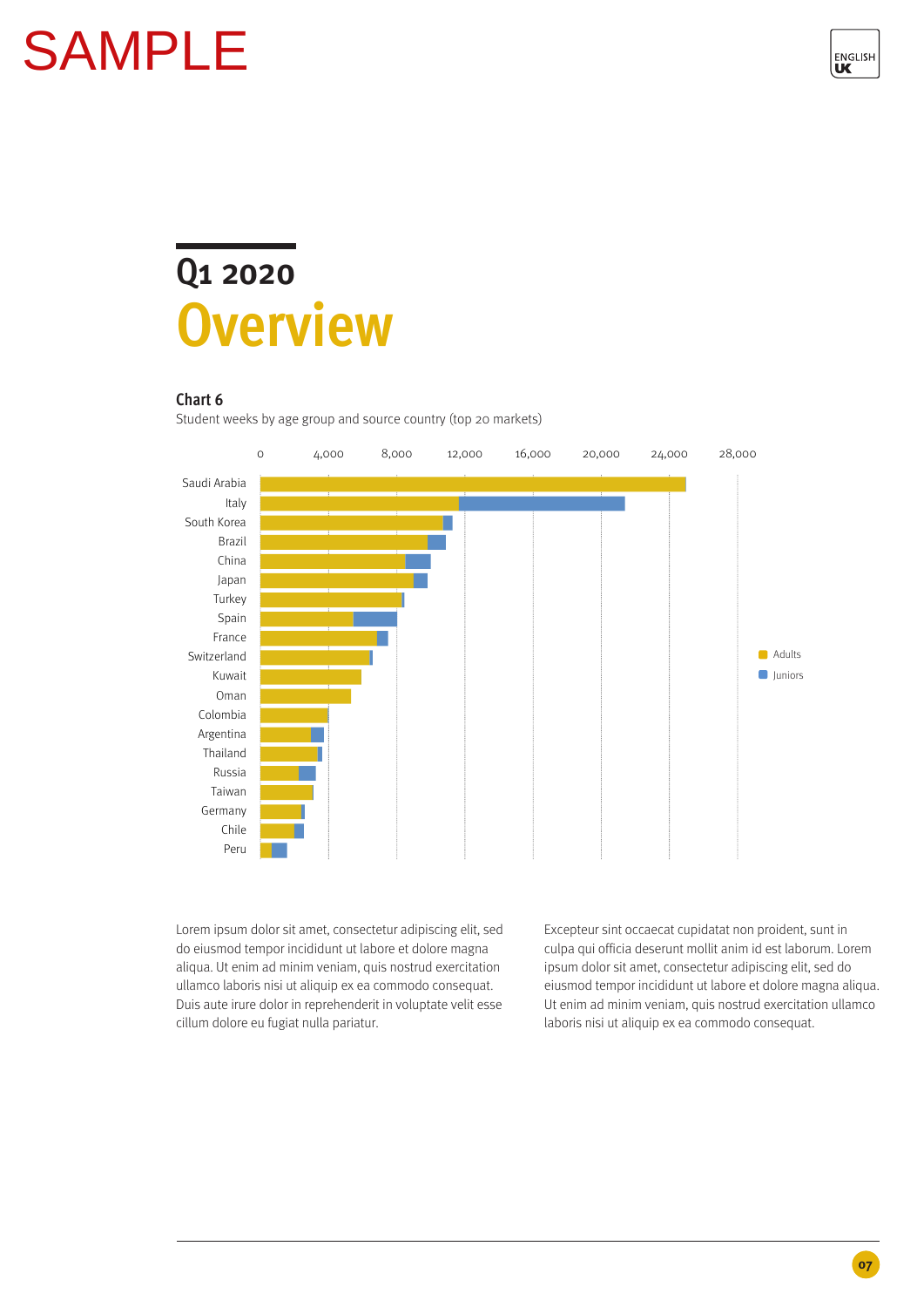

### **Table 2 features:**

- **• Overall data**  performance of source markets based on statistics collected in Q1 2020 from the entire sample of QUIC membership (30);
- Like-to-like comparison year-on-year benchmark for each age segment, based on data from centres reporting in both Q1 2019 and Q1 2020 (29 centres) for a more accurate assessment of source market performance trends.

## **Q1 2020 Age Segments**

### **Table 2**

Student weeks by source country (ranked by total student weeks) and age group

|                |                        | Σ            |      | $\ddot{\textbf{t}}$         |      | 济              |   |              |                            |                                        |  |
|----------------|------------------------|--------------|------|-----------------------------|------|----------------|---|--------------|----------------------------|----------------------------------------|--|
|                |                        | <b>Total</b> |      | Junior                      |      | Adult          |   |              |                            |                                        |  |
|                | Rank Source country    | weeks        | $\%$ | weeks                       | $\%$ | weeks          | % | <b>Total</b> | Junior                     | <b>Adult</b>                           |  |
|                |                        |              |      | Overall data (n=30 centres) |      |                |   |              |                            | Like-to-like comparison (n=29 centres) |  |
|                |                        |              |      | Q1 2020                     |      |                |   |              | Q1 2019 vs. Q1 2020 change |                                        |  |
| $\,1\,$        | Albania                | 10           |      | $\overline{7}$              |      | $\mathfrak{Z}$ |   | $+5$         | $+4$                       | $+1$                                   |  |
| $\overline{2}$ | Algeria                |              |      |                             |      |                |   |              |                            |                                        |  |
| 3              | Angola                 |              |      |                             |      |                |   |              |                            |                                        |  |
| 4              | Argentina              |              |      |                             |      |                |   |              |                            |                                        |  |
| 5              | Armenia                |              |      |                             |      |                |   |              |                            |                                        |  |
| 6              | Australia              |              |      |                             |      |                |   |              |                            |                                        |  |
| $\overline{7}$ | Austria                |              |      |                             |      |                |   |              |                            |                                        |  |
| $\,8\,$        | Azerbaijan             |              |      |                             |      |                |   |              |                            |                                        |  |
| 9              | Bahrain                |              |      |                             |      |                |   |              |                            |                                        |  |
| 10             | <b>Belarus</b>         |              |      |                             |      |                |   |              |                            |                                        |  |
| 11             | Belgium                |              |      |                             |      |                |   |              |                            |                                        |  |
| 12             | Bolivia                |              |      |                             |      |                |   |              |                            |                                        |  |
| 13             | Bosnia and Herzegovina |              |      |                             |      |                |   |              |                            |                                        |  |
| 14             | <b>Brazil</b>          |              |      |                             |      |                |   |              |                            |                                        |  |
| 15             | Bulgaria               |              |      |                             |      |                |   |              |                            |                                        |  |
| 16             | Cambodia               |              |      |                             |      |                |   |              |                            |                                        |  |
| 17             | Canada                 |              |      |                             |      |                |   |              |                            |                                        |  |
| 18             | Chile                  |              |      |                             |      |                |   |              |                            |                                        |  |
| 19             | China                  |              |      |                             |      |                |   |              |                            |                                        |  |
| 20             | Colombia               |              |      |                             |      |                |   |              |                            |                                        |  |
| 21             | Costa Rica             |              |      |                             |      |                |   |              |                            |                                        |  |
| 22             | Croatia                |              |      |                             |      |                |   |              |                            |                                        |  |
| 23             | Cyprus                 |              |      |                             |      |                |   |              |                            |                                        |  |
| 24             | Czech Republic         |              |      |                             |      |                |   |              |                            |                                        |  |
| 25             | Denmark                |              |      |                             |      |                |   |              |                            |                                        |  |
| 26             | Ecuador                |              |      |                             |      |                |   |              |                            |                                        |  |
| 27             | Egypt                  |              |      |                             |      |                |   |              |                            |                                        |  |
| 28             | Estonia                |              |      |                             |      |                |   |              |                            |                                        |  |
| 29             | Finland                |              |      |                             |      |                |   |              |                            |                                        |  |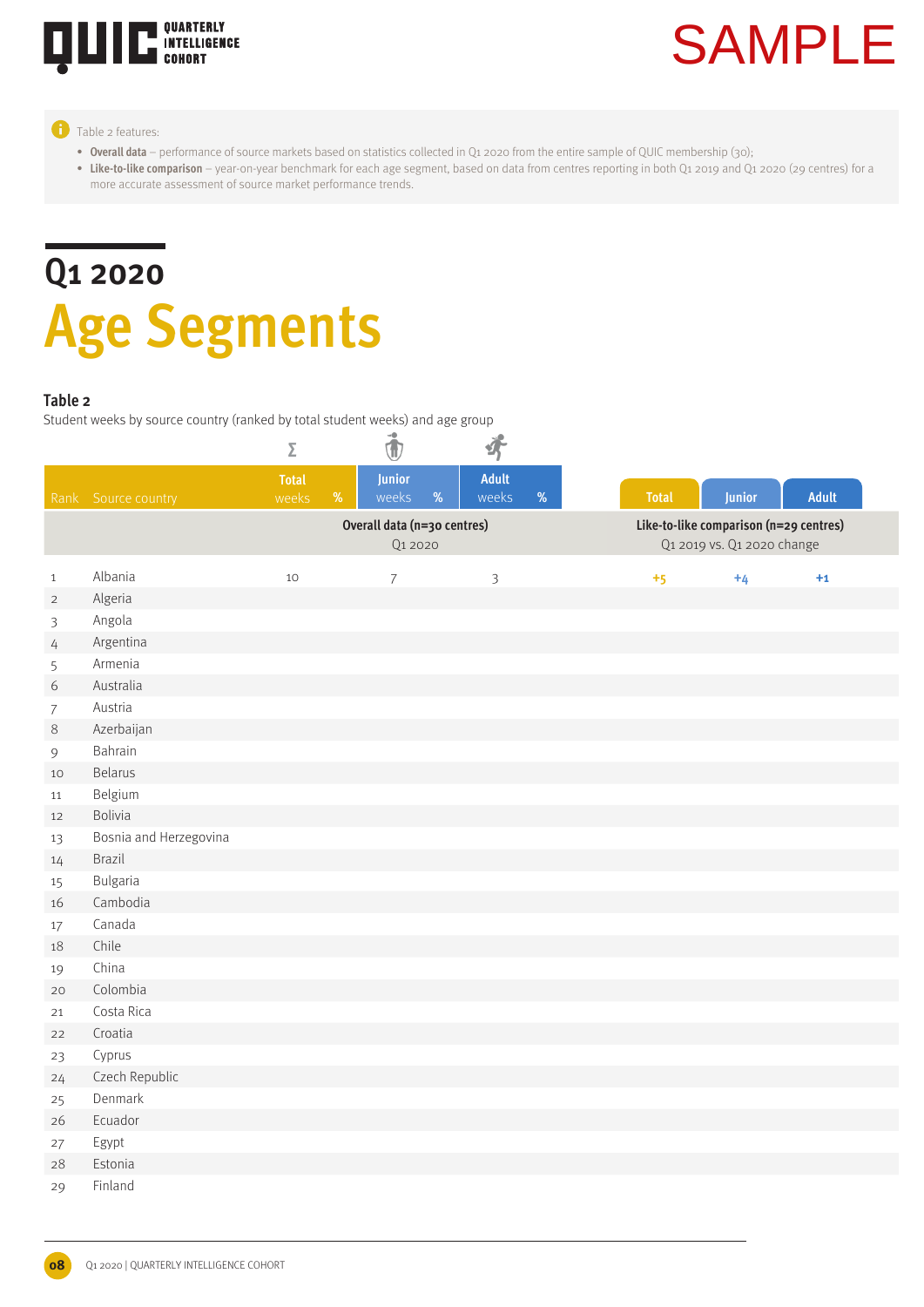

### **Q1 2020 Age Segments**

### **Table 3**

Top source countries of junior students by student weeks and their market share

| Rank           | Source country | Weeks  | $\%$  |
|----------------|----------------|--------|-------|
|                |                |        |       |
| $\mathbf{1}$   | Saudi Arabia   | 20,000 | 14.1% |
| $\overline{2}$ | Italy          | 20,000 | 14.1% |
| 3              | South Korea    | 18,000 | 12.7% |
| 4              | Turkey         | 14,000 | 9.9%  |
| 5              | China          | 10,000 | 7.0%  |
| 6              | France         | 8,500  | 6.0%  |
| 7              | <b>Brazil</b>  | 8,000  | 5.6%  |
| 8              | Spain          | 6,000  | 4.2%  |
| 9              | Japan          | 6,000  | 4.2%  |
| 10             | Switzerland    | 5,600  | 3.9%  |
| 11             | Colombia       | 5,000  | 3.5%  |
| 12             | Russia         | 4,000  | 2.8%  |
| 13             | Kuwait         | 4,000  | 2.8%  |
| 14             | Argentina      | 3,000  | 2.1%  |
| 15             | Thailand       | 2,000  | 1.4%  |
| 16             | Oman           | 2,000  | 1.4%  |
| 17             | Taiwan         | 1,800  | 1.3%  |
| 18             | Germany        | 1,400  | 1.0%  |
| 19             | Mexico         | 400    | 0.3%  |
| 20             | Peru           | 200    | 0.1%  |
|                | Other          | 2,000  | 1.4%  |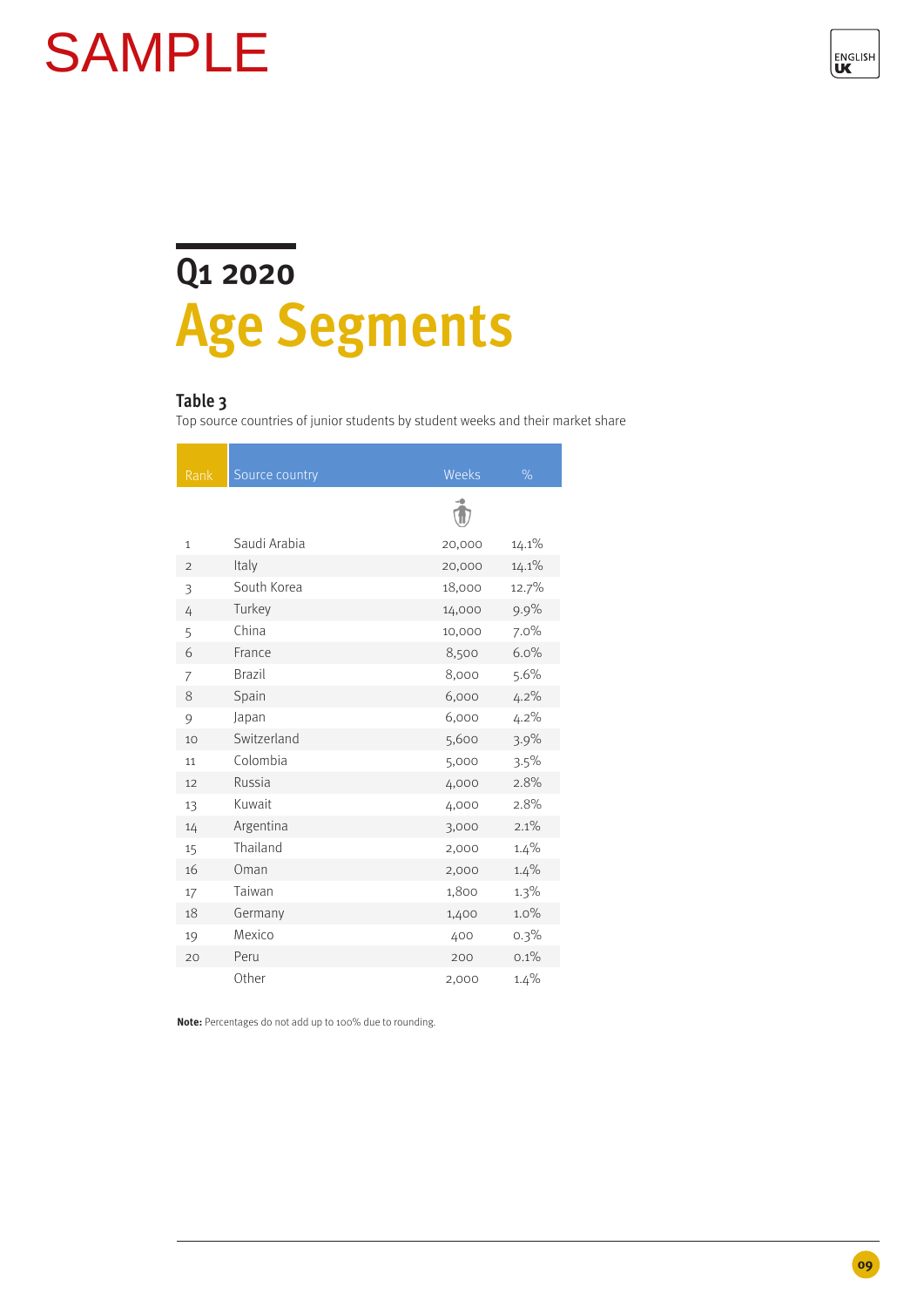

### **Q1 2020 Age Segments**

### **Table 4**

Top source countries of adult students by student weeks and their market share

| Rank           | Source country | Weeks  | $\%$  |
|----------------|----------------|--------|-------|
|                |                |        |       |
| $\mathbf{1}$   | Saudi Arabia   | 10,000 | 15.0% |
| $\overline{2}$ | Italy          | 10,000 | 15.0% |
| 3              | South Korea    | 10,000 | 15.0% |
| 4              | Turkey         | 10,000 | 15.0% |
| 5              | China          | 5,000  | 7.5%  |
| 6              | France         | 5,000  | 7.5%  |
| 7              | <b>Brazil</b>  | 2,900  | 4.3%  |
| 8              | Spain          | 2,000  | 3.0%  |
| 9              | Japan          | 1,500  | 2.2%  |
| 10             | Switzerland    | 1,400  | 2.1%  |
| 11             | Colombia       | 1,000  | 1.5%  |
| 12             | Russia         | 1,000  | 1.5%  |
| 13             | Kuwait         | 900    | 1.3%  |
| 14             | Argentina      | 899    | 1.3%  |
| 15             | Thailand       | 800    | 1.2%  |
| 16             | Oman           | 649    | 1.0%  |
| 17             | Taiwan         | 500    | 0.7%  |
| 18             | Germany        | 456    | 0.7%  |
| 19             | Mexico         | 400    | 0.6%  |
| 20             | Peru           | 400    | 0.6%  |
|                | Other          | 2,000  | 3.0%  |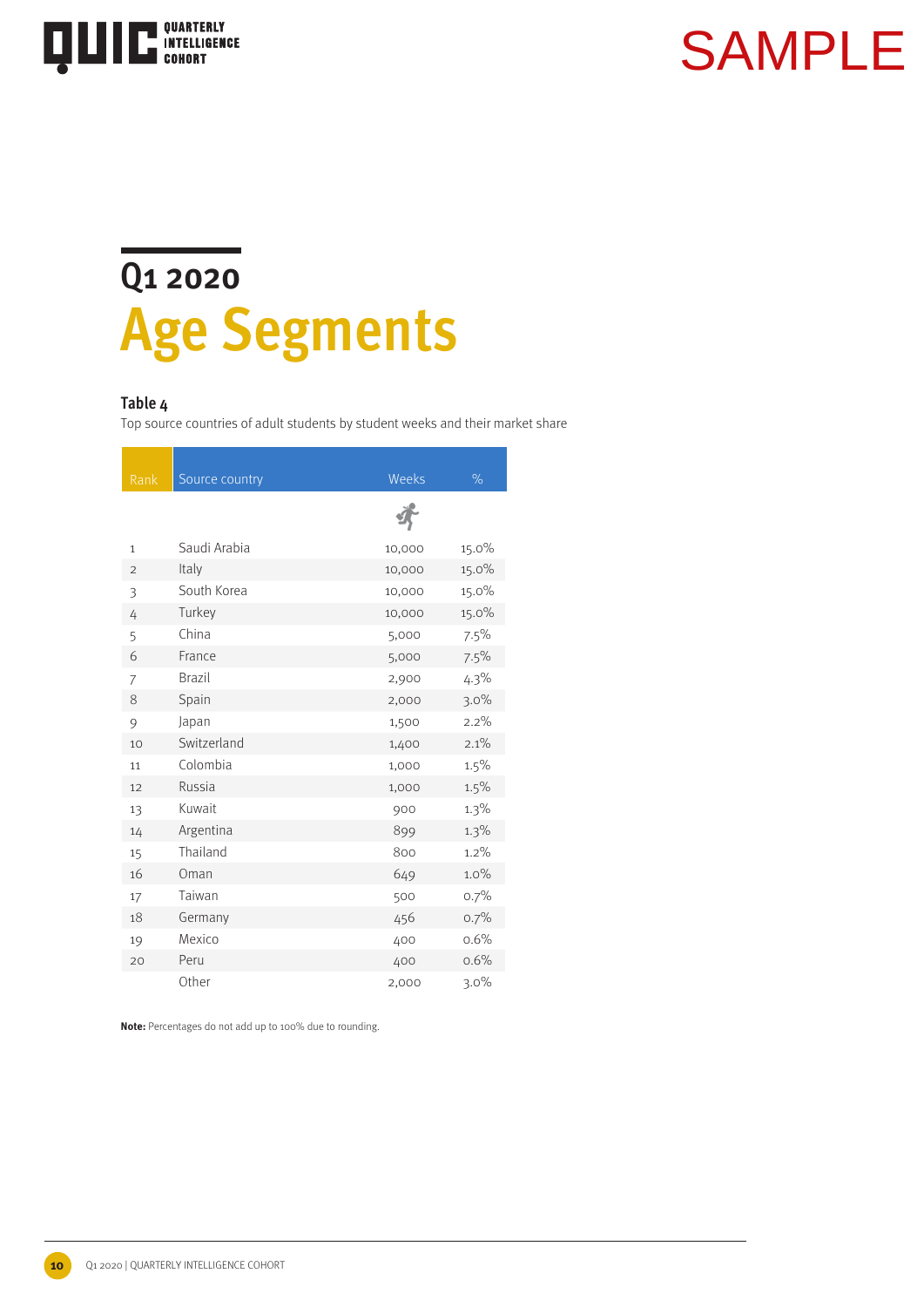

**Table 5 displays:** 

- **• Overall data** based on statistics collected in Q1 2020 from the entire sample of QUIC membership (30);
- Like-to-like comparison based on data from centres reporting in both Q1 2019 and Q1 2020 (29 centres) for a more accurate assessment of source market performance trends.

### **Q1 2020 Booking Sources**

### **Table 5**

Student weeks by booking source (ranked by total student weeks)

| Rank           | Source country         | <b>Commissioned</b><br>weeks           | Non-commissioned<br>weeks | $\mathsf{C}$ | NC                                            | $\mathsf{C}$ | NC  |
|----------------|------------------------|----------------------------------------|---------------------------|--------------|-----------------------------------------------|--------------|-----|
|                |                        | Overall data (n=30 centres)<br>Q1 2020 |                           | Q1 2019      | Like-to-like comparison (n=29 centres)<br>VS. | Q1 2020      |     |
| $\mathbf{1}$   | Albania                | 80%                                    | 20%                       | 70%          | 30%                                           | 80%          | 20% |
| $\overline{2}$ | Algeria                | 80%                                    | $20\%$                    |              |                                               |              |     |
| 3              | Angola                 | 80%                                    | 20%                       |              |                                               |              |     |
| 4              | Argentina              | 80%                                    | $20\%$                    |              |                                               |              |     |
| 5              | Armenia                | 80%                                    | $20\%$                    |              |                                               |              |     |
| 6              | Australia              | 80%                                    | 20%                       |              |                                               |              |     |
| 7              | Austria                | 80%                                    | 20%                       |              |                                               |              |     |
| 8              | Azerbaijan             | 80%                                    | $20\%$                    |              |                                               |              |     |
| 9              | Bahrain                | 80%                                    | $20\%$                    |              |                                               |              |     |
| 10             | <b>Belarus</b>         | 80%                                    | $20\%$                    |              |                                               |              |     |
| 11             | Belgium                | 80%                                    | 20%                       |              |                                               |              |     |
| 12             | Bolivia                | 80%                                    | $20\%$                    |              |                                               |              |     |
| 13             | Bosnia and Herzegovina | 80%                                    | $20\%$                    |              |                                               |              |     |
| 14             | <b>Brazil</b>          | 80%                                    | 20%                       |              |                                               |              |     |
| 15             | Bulgaria               | 80%                                    | $20\%$                    |              |                                               |              |     |
| 16             | Cambodia               | 80%                                    | 20%                       |              |                                               |              |     |
| 17             | Canada                 | 80%                                    | $20\%$                    |              |                                               |              |     |
| 18             | Chile                  | 80%                                    | $20\%$                    |              |                                               |              |     |
| 19             | China                  | 80%                                    | $20\%$                    |              |                                               |              |     |
| 20             | Colombia               | 80%                                    | $20\%$                    |              |                                               |              |     |
| 21             | Costa Rica             | 80%                                    | 20%                       |              |                                               |              |     |
| 22             | Croatia                | 80%                                    | $20\%$                    |              |                                               |              |     |
| 23             | Cyprus                 | 80%                                    | $20\%$                    |              |                                               |              |     |
| 24             | Czech Republic         | 80%                                    | 20%                       |              |                                               |              |     |
| 25             | Denmark                | 80%                                    | $20\%$                    |              |                                               |              |     |
| 26             | Ecuador                | 80%                                    | 20%                       |              |                                               |              |     |
| 27             | Egypt                  | 80%                                    | 20%                       |              |                                               |              |     |
| 28             | Estonia                | 80%                                    | 20%                       |              |                                               |              |     |
| 29             | Finland                | 80%                                    | 20%                       |              |                                               |              |     |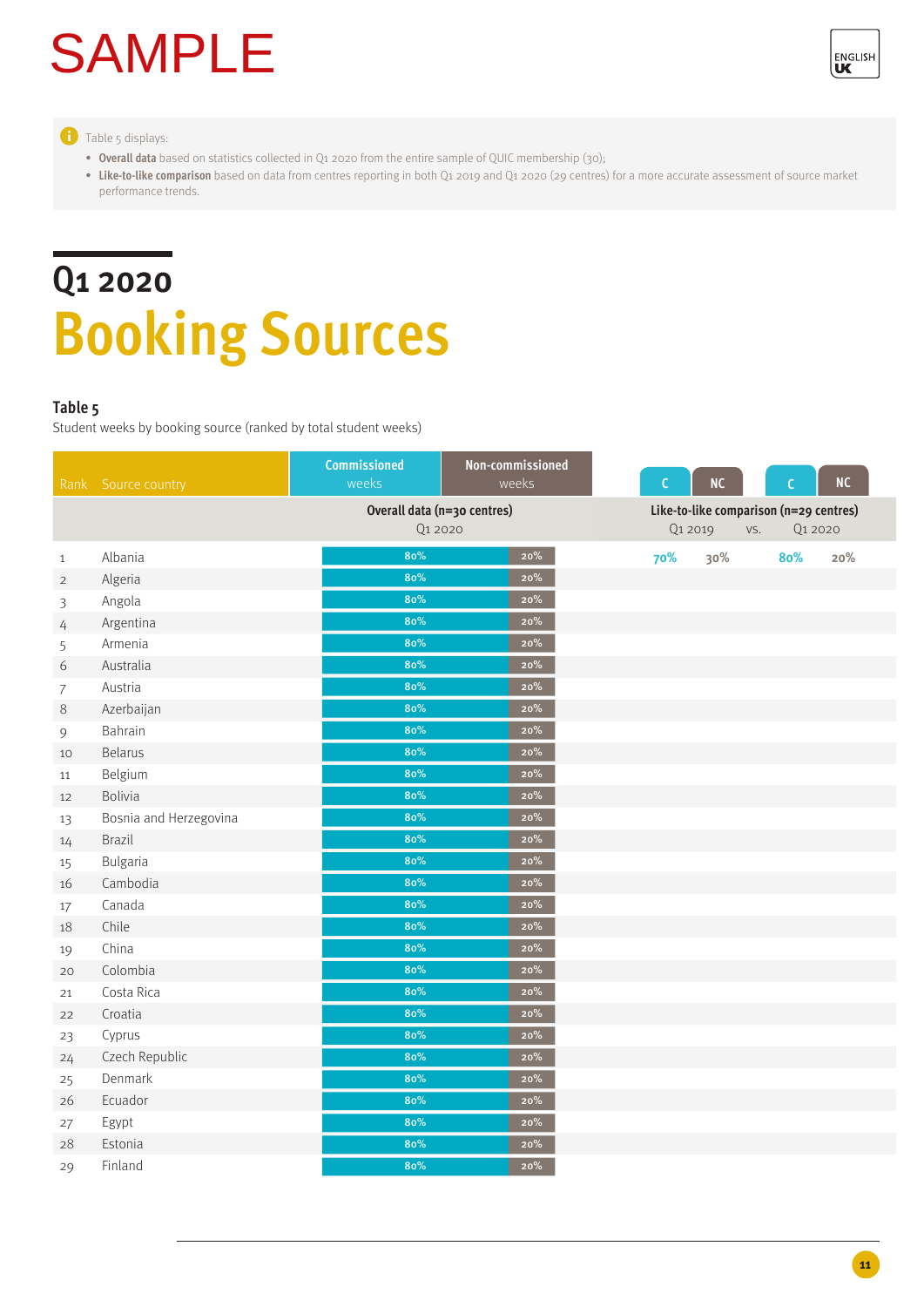

### **Q1 2020 Booking Sources**

### **Table 6**

Top source countries of commissionable bookings by student weeks and their market share

| Rank           | Source country | Weeks  | $\%$  |
|----------------|----------------|--------|-------|
| $\mathbf{1}$   | Saudi Arabia   | 10,000 | 15.0% |
| $\overline{2}$ | Italy          | 10,000 | 15.0% |
| 3              | South Korea    | 10,000 | 15.0% |
| 4              | Turkey         | 10,000 | 15.0% |
| 5              | China          | 5,000  | 7.5%  |
| 6              | France         | 5,000  | 7.5%  |
| 7              | <b>Brazil</b>  | 2,900  | 4.3%  |
| 8              | Spain          | 2,000  | 3.0%  |
| 9              | Japan          | 1,500  | 2.2%  |
| 10             | Switzerland    | 1,400  | 2.1%  |
| 11             | Colombia       | 1,000  | 1.5%  |
| 12             | Russia         | 1,000  | 1.5%  |
| 13             | Kuwait         | 900    | 1.3%  |
| 14             | Argentina      | 899    | 1.3%  |
| 15             | Thailand       | 800    | 1.2%  |
| 16             | Oman           | 649    | 1.0%  |
| 17             | Taiwan         | 500    | 0.7%  |
| 18             | Germany        | 456    | 0.7%  |
| 19             | Mexico         | 400    | 0.6%  |
| 20             | Peru           | 400    | 0.6%  |
|                | Other          | 2,000  | 3.0%  |

**Note:** Figures of student weeks were rounded and do not add up to the total sum of commissionable student weeks.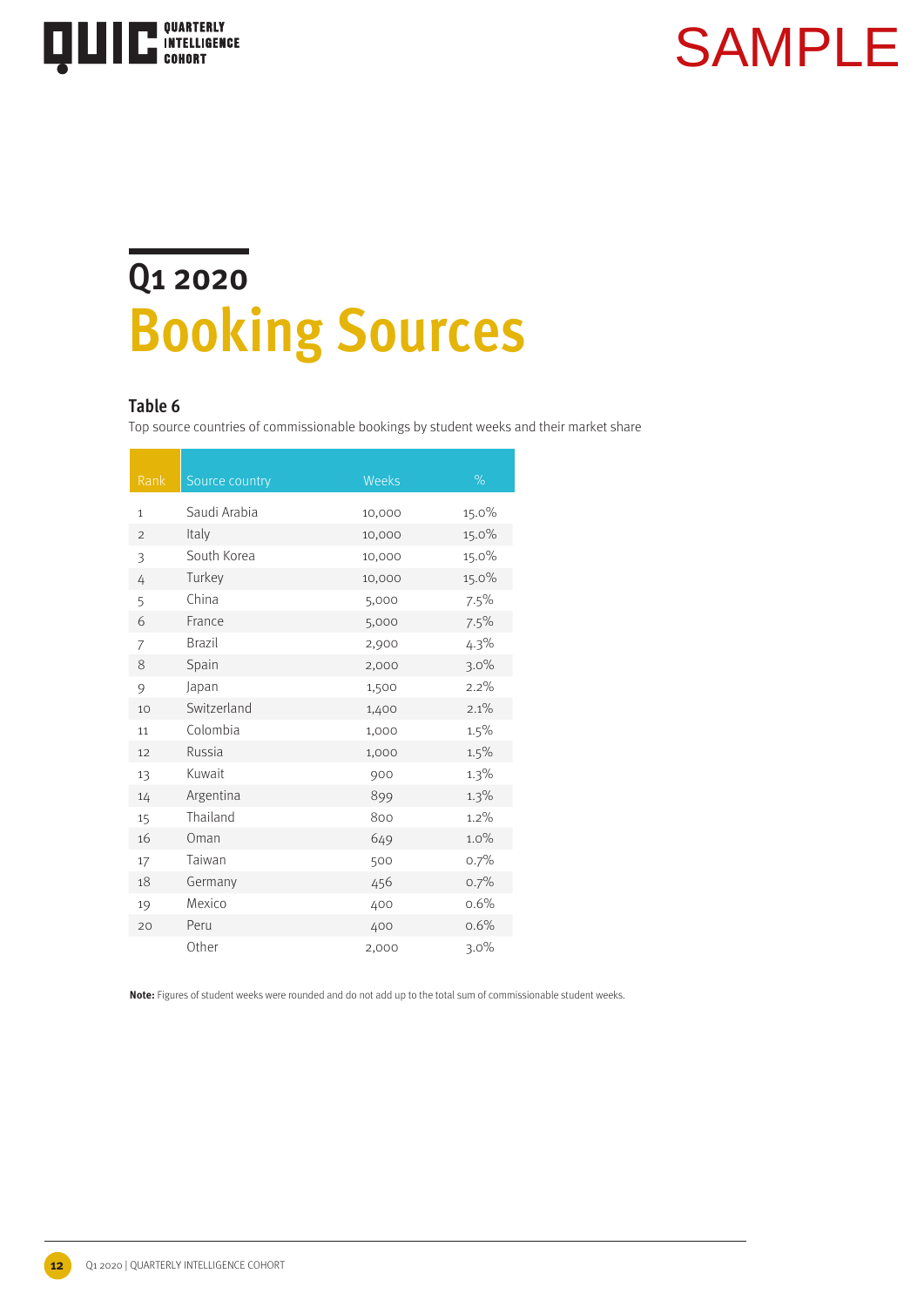

## **Q1 2020 Booking Sources**

### **Table 7**

Top source countries of non-commissionable bookings by student weeks and their market share

| Rank          | Source country | Weeks  | $\%$  |
|---------------|----------------|--------|-------|
| $\mathbf{1}$  | Saudi Arabia   | 20,000 | 14.1% |
| $\mathcal{P}$ | Italy          | 20,000 | 14.1% |
| 3             | South Korea    | 18,000 | 12.7% |
| 4             | Turkey         | 14,000 | 9.9%  |
| 5             | China          | 10,000 | 7.0%  |
| 6             | France         | 8,500  | 6.0%  |
| 7             | <b>Brazil</b>  | 8,000  | 5.6%  |
| 8             | Spain          | 6,000  | 4.2%  |
| 9             | Japan          | 6,000  | 4.2%  |
| 10            | Switzerland    | 5,600  | 3.9%  |
| 11            | Colombia       | 5,000  | 3.5%  |
| 12            | Russia         | 4,000  | 2.8%  |
| 13            | Kuwait         | 4,000  | 2.8%  |
| 14            | Argentina      | 3,000  | 2.1%  |
| 15            | Thailand       | 2,000  | 1.4%  |
| 16            | Oman           | 2,000  | 1.4%  |
| 17            | Taiwan         | 1,800  | 1.3%  |
| 18            | Germany        | 1,400  | 1.0%  |
| 19            | Mexico         | 400    | 0.3%  |
| 20            | Peru           | 200    | 0.1%  |
|               | Other          | 2,000  | 1.4%  |

**Note:** Percentages do not add up to 100% due to rounding. Figures of student weeks were rounded and do not add up to the total sum of non-commissionable student weeks.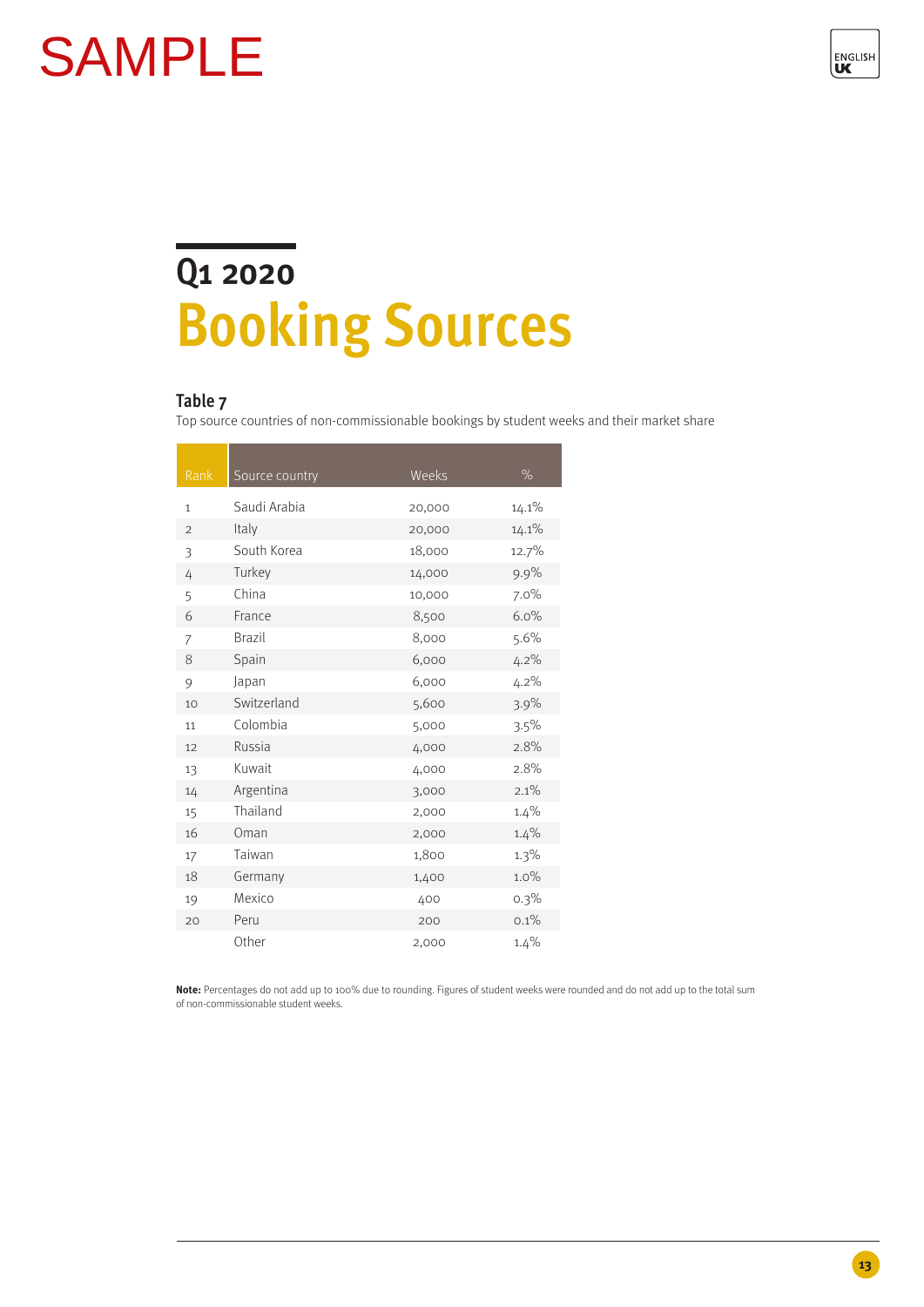

### Table 8 displays:

A

- Overall data based on statistics collected in Q1 2020 from the entire sample of QUIC membership (30);
- Like-to-like comparison based on data from centres reporting in both Q1 2019 and Q1 2020 (29 centres) for a more accurate assessment of source market performance trends.

# **Q1 2020 Booking Types**

### **Table 8**

Student weeks by source country (ranked by total student weeks) and booking type

|                |                        | $\bullet$                              | $\boldsymbol{\mathcal{R}}$ |            |         |                                                          |           |
|----------------|------------------------|----------------------------------------|----------------------------|------------|---------|----------------------------------------------------------|-----------|
| Rank           | Source country         | <b>Individual</b><br>bookings          | Group<br>bookings          | <b>IND</b> | GR      | <b>IND</b>                                               | <b>GR</b> |
|                |                        | Overall data (n=30 centres)<br>Q1 2020 |                            |            | Q1 2019 | Like-to-like comparison (n=29 centres)<br>Q1 2020<br>VS. |           |
| $\mathbf{1}$   | Albania                | 80%                                    | 20%                        | 70%        | 30%     | 80%                                                      | 20%       |
| $\overline{2}$ | Algeria                | 80%                                    | $20\%$                     |            |         |                                                          |           |
| 3              | Angola                 | 80%                                    | 20%                        |            |         |                                                          |           |
| 4              | Argentina              | 80%                                    | $20\%$                     |            |         |                                                          |           |
| 5              | Armenia                | 80%                                    | 20%                        |            |         |                                                          |           |
| 6              | Australia              | 80%                                    | $20\%$                     |            |         |                                                          |           |
| $\overline{7}$ | Austria                | 80%                                    | $20\%$                     |            |         |                                                          |           |
| 8              | Azerbaijan             | 80%                                    | $20\%$                     |            |         |                                                          |           |
| 9              | Bahrain                | 80%                                    | $20\%$                     |            |         |                                                          |           |
| 10             | Belarus                | 80%                                    | 20%                        |            |         |                                                          |           |
| 11             | Belgium                | 80%                                    | 20%                        |            |         |                                                          |           |
| 12             | Bolivia                | 80%                                    | $20\%$                     |            |         |                                                          |           |
| 13             | Bosnia and Herzegovina | 80%                                    | 20%                        |            |         |                                                          |           |
| 14             | <b>Brazil</b>          | 80%                                    | $20\%$                     |            |         |                                                          |           |
| 15             | Bulgaria               | 80%                                    | $20\%$                     |            |         |                                                          |           |
| 16             | Cambodia               | 80%                                    | 20%                        |            |         |                                                          |           |
| 17             | Canada                 | 80%                                    | 20%                        |            |         |                                                          |           |
| 18             | Chile                  | 80%                                    | 20%                        |            |         |                                                          |           |
| 19             | China                  | 80%                                    | $20\%$                     |            |         |                                                          |           |
| 20             | Colombia               | 80%                                    | 20%                        |            |         |                                                          |           |
| 21             | Costa Rica             | 80%                                    | 20%                        |            |         |                                                          |           |
| 22             | Croatia                | 80%                                    | 20%                        |            |         |                                                          |           |
| 23             | Cyprus                 | 80%                                    | 20%                        |            |         |                                                          |           |
| 24             | Czech Republic         | 80%                                    | $20\%$                     |            |         |                                                          |           |
| 25             | Denmark                | 80%                                    | $\bf 20\%$                 |            |         |                                                          |           |
| 26             | Ecuador                | 80%                                    | $20\%$                     |            |         |                                                          |           |
| 27             | Egypt                  | 80%                                    | 20%                        |            |         |                                                          |           |
| 28             | Estonia                | 80%                                    | 20%                        |            |         |                                                          |           |
| 29             | Finland                | 80%                                    | 20%                        |            |         |                                                          |           |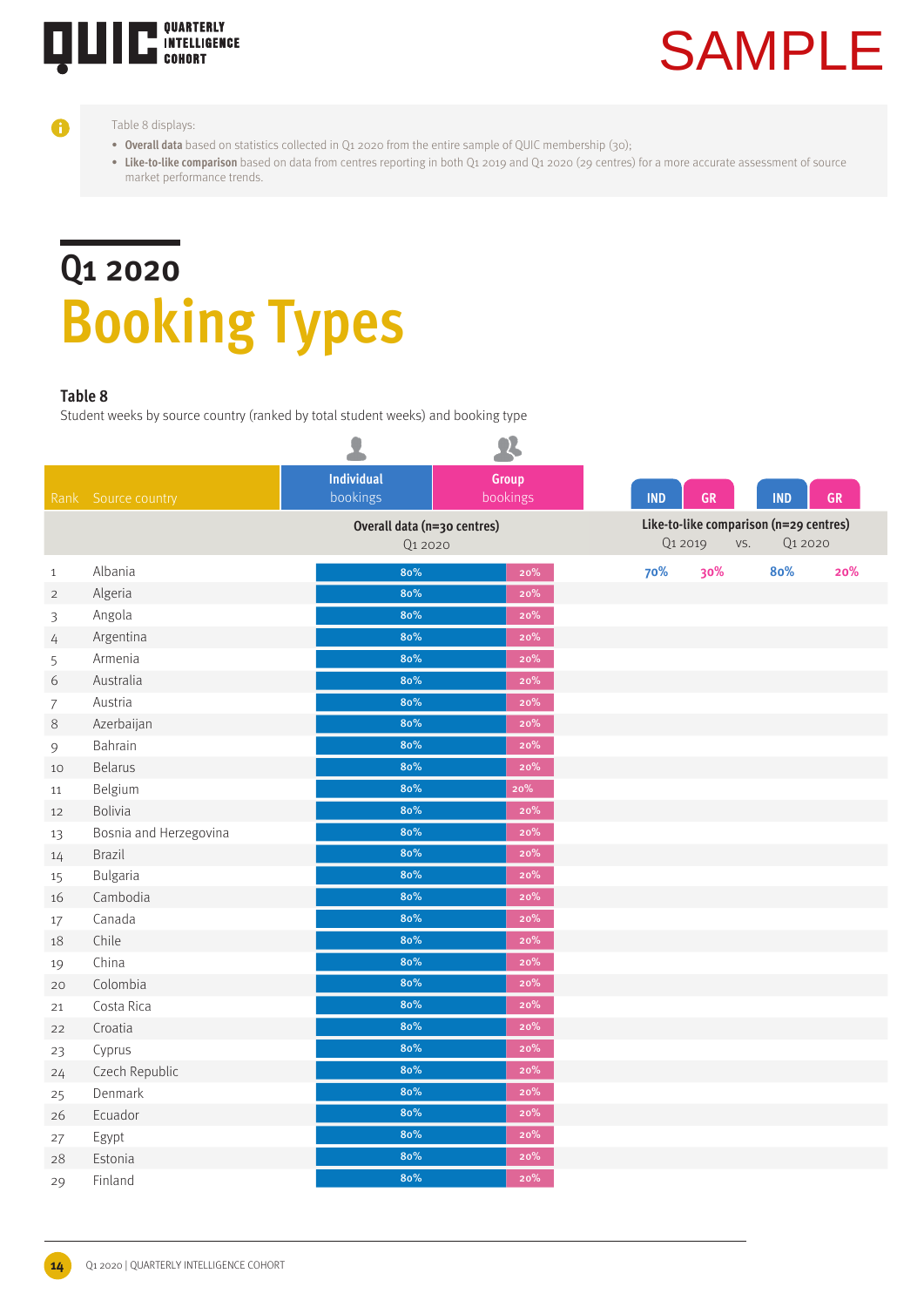

# **Q1 2020 Booking Types**

### **Table 9**

Top source countries of individual bookings by student weeks and their market share

|                | Source country | Weeks  | $\%$  |
|----------------|----------------|--------|-------|
| Rank           |                |        |       |
|                |                |        |       |
| $\mathbf{1}$   | Saudi Arabia   | 20,000 | 13.9% |
| $\overline{2}$ | Italy          | 20,000 | 13.9% |
| 3              | South Korea    | 14,000 | 9.8%  |
| 4              | Turkey         | 10,000 | 7.0%  |
| 5              | China          | 4,000  | 2.8%  |
| 6              | France         | 8,000  | 5.6%  |
| 7              | <b>Brazil</b>  | 8,500  | 5.9%  |
| 8              | Spain          | 6,000  | 4.2%  |
| 9              | Japan          | 6,000  | 4.2%  |
| 10             | Switzerland    | 5,600  | 3.9%  |
| 11             | Colombia       | 5,000  | 3.5%  |
| 12             | Russia         | 4,000  | 2.8%  |
| 13             | Kuwait         | 3,500  | 2.4%  |
| 14             | Argentina      | 3,000  | 2.1%  |
| 15             | Thailand       | 2,000  | 1.4%  |
| 16             | Oman           | 18,000 | 12.6% |
| 17             | Taiwan         | 1,800  | 1.3%  |
| 18             | Germany        | 1,400  | 1.0%  |
| 19             | Mexico         | 400    | 0.3%  |
| 20             | Peru           | 200    | 0.1%  |
|                | Other          | 2,000  | 1.4%  |

**Note:** Percentages do not add up to 100% due to rounding. Figures of student weeks were rounded and do not add up to the total sum of individual student weeks.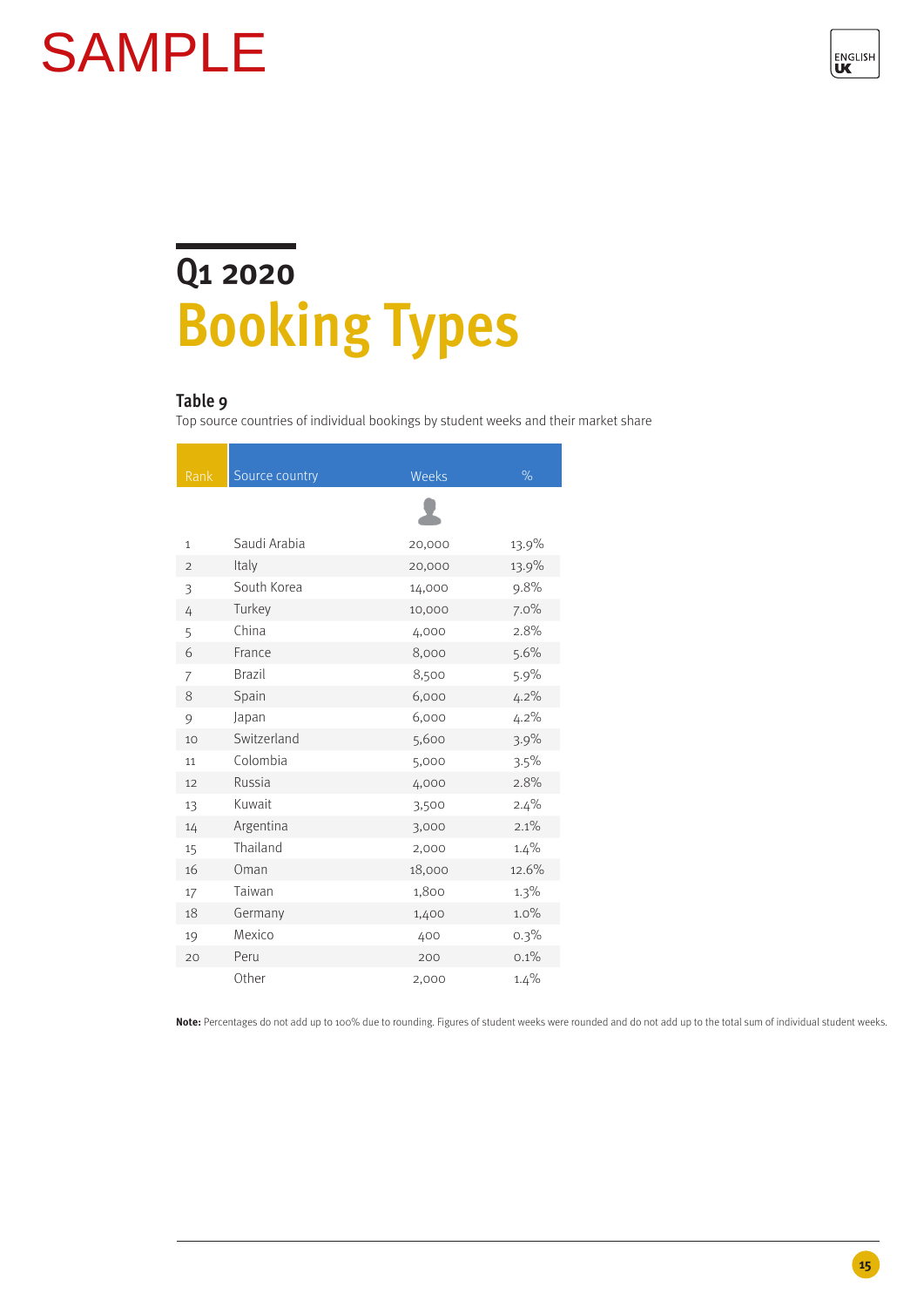

### **Q1 2020 Booking Types**

### **Table 10**

Top source countries of group bookings by student weeks and their market share

| Rank           | Source country | Weeks  | %       |
|----------------|----------------|--------|---------|
|                |                |        |         |
|                |                |        |         |
| 1              | Saudi Arabia   | 20,000 | 13.9%   |
| $\overline{2}$ | Italy          | 20,000 | 13.9%   |
| 3              | South Korea    | 14,000 | 9.8%    |
| 4              | Turkey         | 10,000 | 7.0%    |
| 5              | China          | 4,000  | 2.8%    |
| 6              | France         | 8,000  | 5.6%    |
| 7              | <b>Brazil</b>  | 8,500  | 5.9%    |
| 8              | Spain          | 6,000  | 4.2%    |
| 9              | Japan          | 6,000  | $4.2\%$ |
| 10             | Switzerland    | 5,600  | 3.9%    |
| 11             | Colombia       | 5,000  | 3.5%    |
| 12             | Russia         | 4,000  | 2.8%    |
| 13             | Kuwait         | 3,500  | 2.4%    |
| 14             | Argentina      | 3,000  | 2.1%    |
| 15             | Thailand       | 2,000  | 1.4%    |
| 16             | Oman           | 18,000 | 12.6%   |
| 17             | Taiwan         | 1,800  | 1.3%    |
| 18             | Germany        | 1,400  | 1.0%    |
| 19             | Mexico         | 400    | $0.3\%$ |
| 20             | Peru           | 200    | 0.1%    |
|                | Other          | 2,000  | 1.4%    |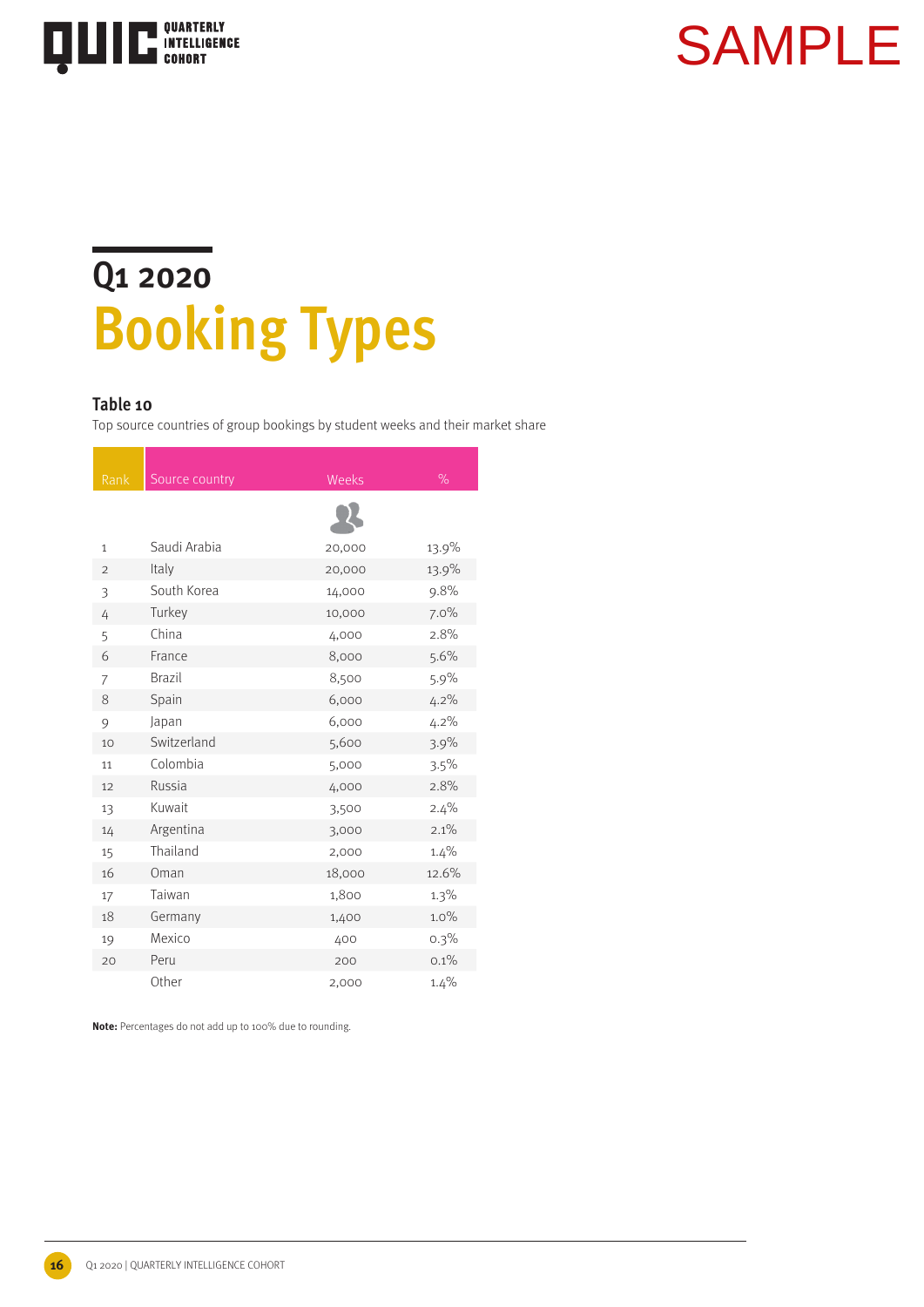

Table 11 displays **overall data** based on statistics collected in Q1 2020 from the entire sample of QUIC membership (30).

### **Q1 2020 Programme Data**

### **Table 11**

Student weeks by source country (ranked by total student weeks) and course type

|                |                        |                    | <b>Juniors</b>                |          |                          | <b>Adults</b>                          |                 |               |            |                |                        |
|----------------|------------------------|--------------------|-------------------------------|----------|--------------------------|----------------------------------------|-----------------|---------------|------------|----------------|------------------------|
|                | Rank Source country    | General<br>English | Summer/<br><b>Winter Camp</b> | EAP      | General<br>English       | <b>Business &amp;</b><br>Prof. English | English<br>Plus | EAP           | <b>ESP</b> | One-to-<br>One | Teacher<br>Development |
|                |                        | 仚                  | $\bullet$                     | $\infty$ | $\widehat{\mathbf{\Xi}}$ | b                                      | <b>FO</b>       | $\mathscr{X}$ | E          | $\mathbf{r}$   | Ý                      |
| $\mathbf{1}$   | Albania                | 100                | 80                            | 40       | 50                       | 10                                     | $8\,$           | $\mathcal{G}$ | 9          | 12             | $\mathbf{1}$           |
| $\overline{2}$ | Algeria                |                    |                               |          |                          |                                        |                 |               |            |                |                        |
| $\mathfrak z$  | Angola                 |                    |                               |          |                          |                                        |                 |               |            |                |                        |
| 4              | Argentina              |                    |                               |          |                          |                                        |                 |               |            |                |                        |
| 5              | Armenia                |                    |                               |          |                          |                                        |                 |               |            |                |                        |
| 6              | Australia              |                    |                               |          |                          |                                        |                 |               |            |                |                        |
| $\overline{7}$ | Austria                |                    |                               |          |                          |                                        |                 |               |            |                |                        |
| $\,8\,$        | Azerbaijan             |                    |                               |          |                          |                                        |                 |               |            |                |                        |
| $\mathfrak{g}$ | Bahrain                |                    |                               |          |                          |                                        |                 |               |            |                |                        |
| 10             | <b>Belarus</b>         |                    |                               |          |                          |                                        |                 |               |            |                |                        |
| 11             | Belgium                |                    |                               |          |                          |                                        |                 |               |            |                |                        |
| 12             | <b>Bolivia</b>         |                    |                               |          |                          |                                        |                 |               |            |                |                        |
| 13             | Bosnia and Herzegovina |                    |                               |          |                          |                                        |                 |               |            |                |                        |
| 14             | Brazil                 |                    |                               |          |                          |                                        |                 |               |            |                |                        |
| 15             | Bulgaria               |                    |                               |          |                          |                                        |                 |               |            |                |                        |
| 16             | Cambodia               |                    |                               |          |                          |                                        |                 |               |            |                |                        |
| 17             | Canada                 |                    |                               |          |                          |                                        |                 |               |            |                |                        |
| 18             | Chile                  |                    |                               |          |                          |                                        |                 |               |            |                |                        |
| 19             | China                  |                    |                               |          |                          |                                        |                 |               |            |                |                        |
| 20             | Colombia               |                    |                               |          |                          |                                        |                 |               |            |                |                        |
| 21             | Costa Rica             |                    |                               |          |                          |                                        |                 |               |            |                |                        |
| 22             | Croatia                |                    |                               |          |                          |                                        |                 |               |            |                |                        |
| 23             | Cyprus                 |                    |                               |          |                          |                                        |                 |               |            |                |                        |
| 24             | Czech Republic         |                    |                               |          |                          |                                        |                 |               |            |                |                        |
| 25             | Denmark                |                    |                               |          |                          |                                        |                 |               |            |                |                        |
| 26             | Ecuador                |                    |                               |          |                          |                                        |                 |               |            |                |                        |
| 27             | Egypt                  |                    |                               |          |                          |                                        |                 |               |            |                |                        |
| 28             | Estonia                |                    |                               |          |                          |                                        |                 |               |            |                |                        |
| 29             | Finland                |                    |                               |          |                          |                                        |                 |               |            |                |                        |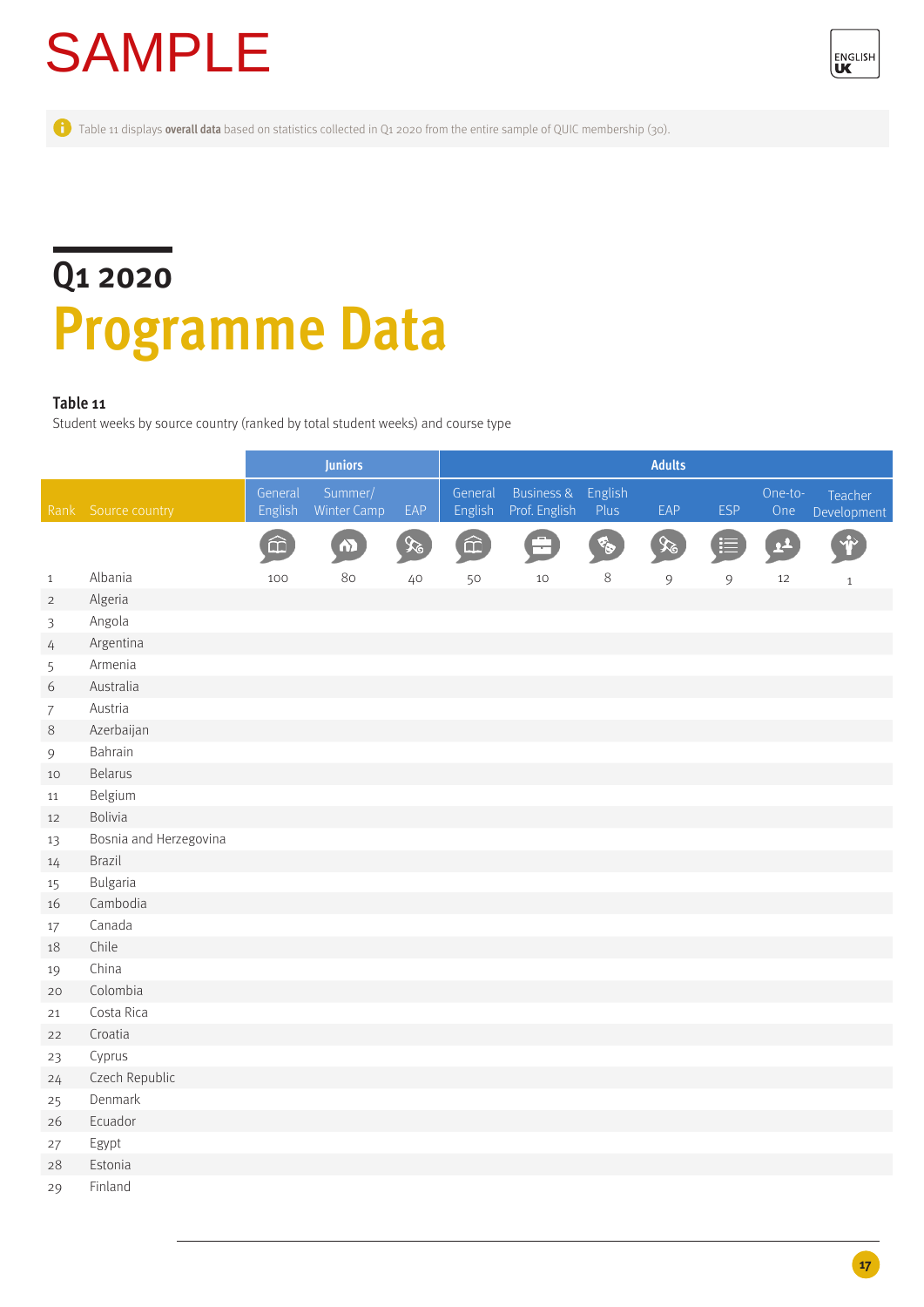

### **Q1 2020 Regional Analysis**

### **Chart 7**

Junior and adult student weeks by region



**Note:** Figures of student weeks were rounded and do not add up to the total sum of student weeks per region in Table 1.

Lorem ipsum dolor sit amet, consectetur adipiscing elit, sed do eiusmod tempor incididunt ut labore et dolore magna aliqua. Ut enim ad minim veniam, quis nostrud exercitation ullamco laboris nisi ut aliquip ex ea commodo consequat.

 Duis aute irure dolor in reprehenderit in voluptate velit esse cillum dolore eu fugiat nulla pariatur. Excepteur sint occaecat cupidatat non proident, sunt in culpa qui officia deserunt mollit anim id est laborum.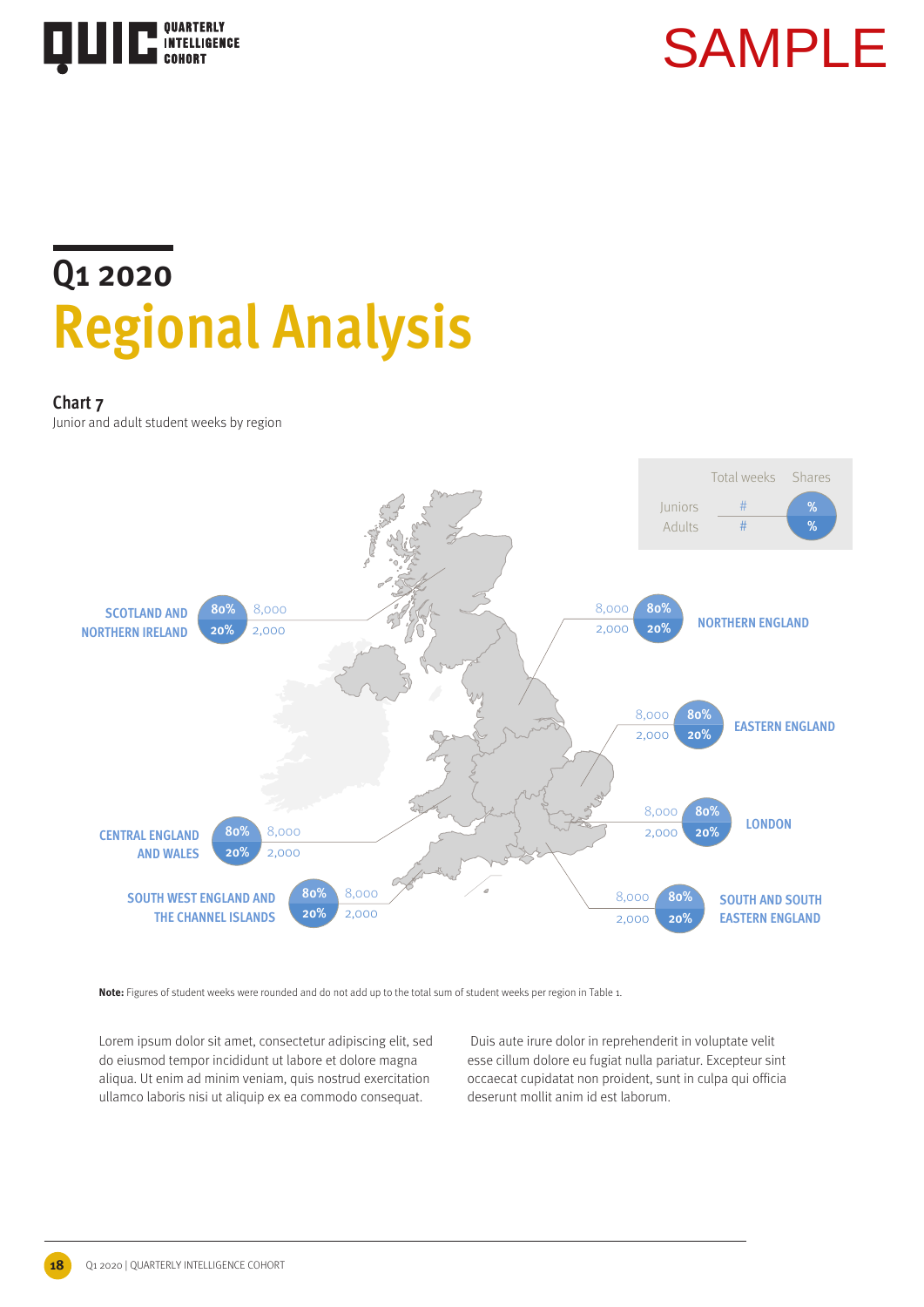![](_page_18_Picture_1.jpeg)

### **Q1 2020 Regional Analysis**

### **Chart 8**

Commissionable and non-commissionable student weeks by region

![](_page_18_Figure_5.jpeg)

**Note:** Figures of student weeks were rounded and do not add up to the total sum of student weeks per region in Table 1.

Lorem ipsum dolor sit amet, consectetur adipiscing elit, sed do eiusmod tempor incididunt ut labore et dolore magna aliqua. Ut enim ad minim veniam, quis nostrud exercitation ullamco laboris nisi ut aliquip ex ea commodo consequat.

 Duis aute irure dolor in reprehenderit in voluptate velit esse cillum dolore eu fugiat nulla pariatur. Excepteur sint occaecat cupidatat non proident, sunt in culpa qui officia deserunt mollit anim id est laborum.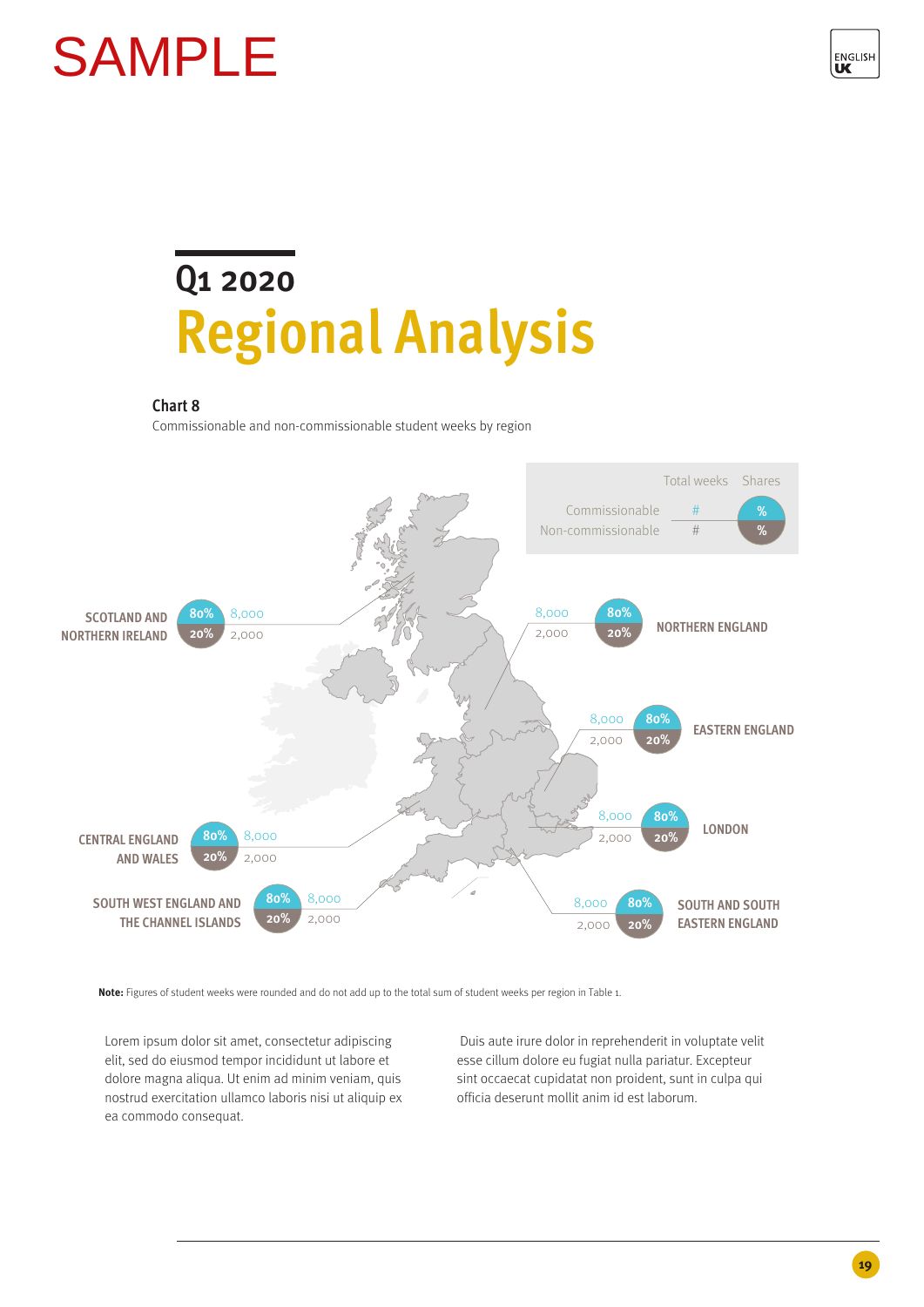![](_page_19_Picture_0.jpeg)

### **Q1 2020 Programme Data**

### **Table 13**

Top source countries by junior course type, student weeks and their market share

| Rank           | <b>General English</b> | Weeks  | $\frac{9}{6}$ | Summer/Winter Camp | Weeks  | $\frac{9}{6}$ | EAP           | Weeks  | %       |
|----------------|------------------------|--------|---------------|--------------------|--------|---------------|---------------|--------|---------|
|                | 血                      |        |               | $\bullet$          |        |               | ℅             |        |         |
| $\mathbf{1}$   | Saudi Arabia           | 20,000 | 18.7%         | Saudi Arabia       | 20,000 | 18.7%         | Saudi Arabia  | 20,000 | 18.7%   |
| $\overline{2}$ | Italy                  | 20,000 | 18.7%         | Italy              | 20,000 | 18.7%         | Italy         | 20,000 | 18.7%   |
| 3              | South Korea            | 14,000 | 13.1%         | South Korea        | 14,000 | 13.1%         | South Korea   | 14,000 | 13.1%   |
| 4              | Turkey                 | 10,000 | $9.3\%$       | Turkey             | 10,000 | $9.3\%$       | Turkey        | 10,000 | $9.3\%$ |
| 5              | China                  | 4,000  | 3.7%          | China              | 4,000  | 3.7%          | China         | 4,000  | 3.7%    |
| 6              | France                 | 8,000  | 7.5%          | France             | 8,000  | 7.5%          | France        | 8,000  | 7.5%    |
| 7              | <b>Brazil</b>          | 8,500  | 7.9%          | Brazil             | 8,500  | 7.9%          | <b>Brazil</b> | 8,500  | 7.9%    |
| 8              | Spain                  | 6,000  | 5.6%          | Spain              | 6,000  | 5.6%          | Spain         | 6,000  | 5.6%    |
| 9              | Japan                  | 6,000  | 5.6%          | Japan              | 6,000  | 5.6%          | Japan         | 6,000  | 5.6%    |
| 10             | Switzerland            | 5,600  | 5.2%          | Switzerland        | 5,600  | $5.2\%$       | Switzerland   | 5,600  | $5.2\%$ |
|                | Other                  | 5,000  | 4.7%          | Other              | 5,000  | 4.7%          | Other         | 5,000  | 4.7%    |

**Note:** Percentages do not add up to 100% due to rounding. Figures of student weeks were rounded and do not add up to the total sum of student weeks by course type in Table 11.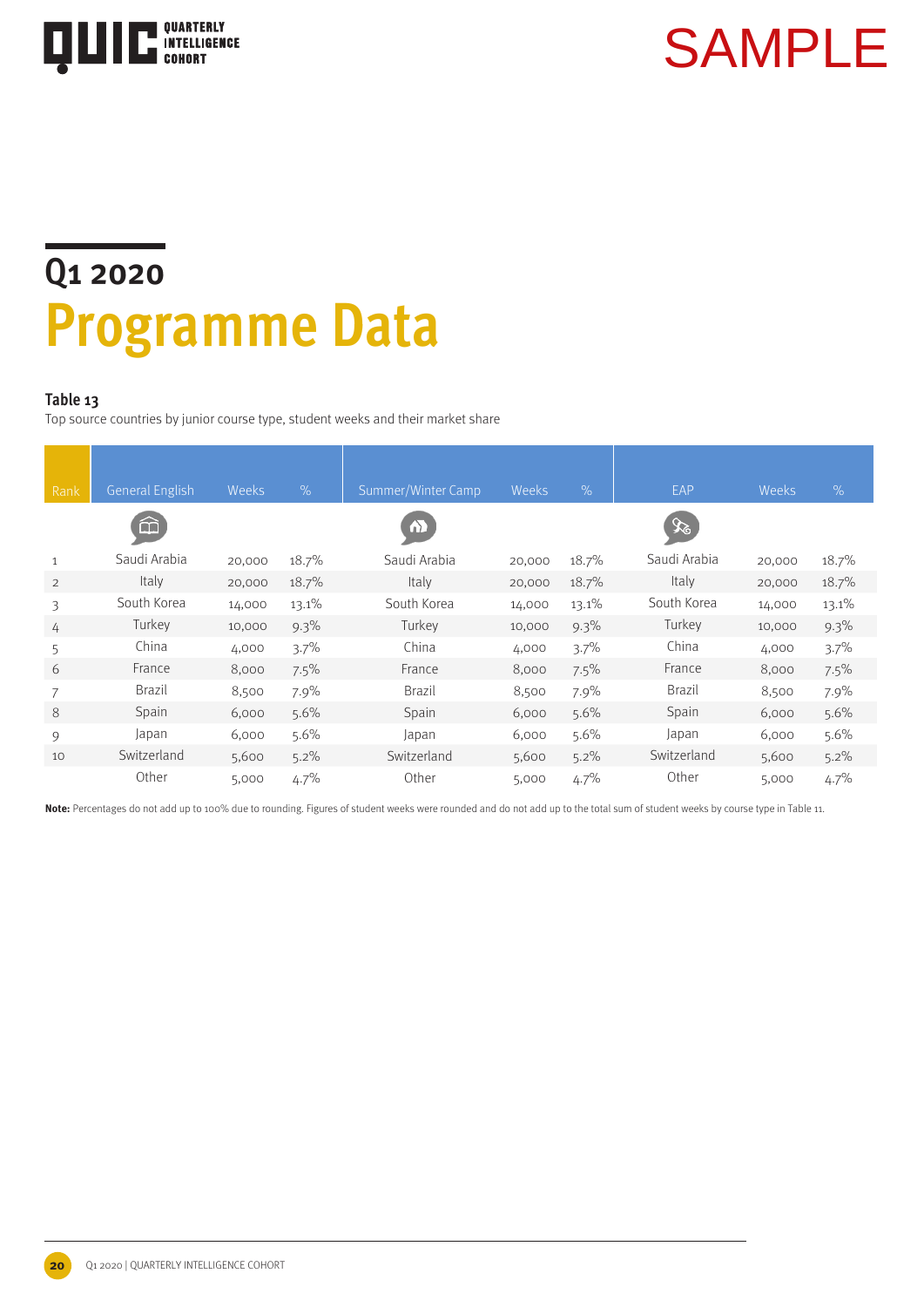![](_page_20_Picture_1.jpeg)

### **Q1 2020 Programme Data**

### **Table 14**

Top source countries by adult course type, student weeks and their market share

| Rank           | <b>General English</b> | Weeks  | $\%$    | Business & Prof. English | Weeks  | %       | <b>English Plus</b> | Weeks  | $\%$    |
|----------------|------------------------|--------|---------|--------------------------|--------|---------|---------------------|--------|---------|
|                | 仚                      |        |         |                          |        |         | E.                  |        |         |
| $\mathbf{1}$   | Saudi Arabia           | 20,000 | 18.7%   | Saudi Arabia             | 20,000 | 18.7%   | Saudi Arabia        | 20,000 | 18.7%   |
| $\overline{2}$ | Italy                  | 20,000 | 18.7%   | Italy                    | 20,000 | 18.7%   | Italy               | 20,000 | 18.7%   |
| 3              | South Korea            | 14,000 | 13.1%   | South Korea              | 14,000 | 13.1%   | South Korea         | 14,000 | 13.1%   |
| 4              | Turkey                 | 10,000 | 9.3%    | Turkey                   | 10,000 | $9.3\%$ | Turkey              | 10,000 | $9.3\%$ |
| 5              | China                  | 4,000  | 3.7%    | China                    | 4,000  | 3.7%    | China               | 4,000  | 3.7%    |
| 6              | France                 | 8,000  | 7.5%    | France                   | 8,000  | 7.5%    | France              | 8,000  | 7.5%    |
| 7              | <b>Brazil</b>          | 8,500  | 7.9%    | <b>Brazil</b>            | 8,500  | 7.9%    | Brazil              | 8,500  | 7.9%    |
| 8              | Spain                  | 6,000  | $5.6\%$ | Spain                    | 6,000  | 5.6%    | Spain               | 6,000  | 5.6%    |
| 9              | Japan                  | 6,000  | 5.6%    | Japan                    | 6,000  | 5.6%    | Japan               | 6,000  | 5.6%    |
| 10             | Switzerland            | 5,600  | $5.2\%$ | Switzerland              | 5,600  | 5.2%    | Switzerland         | 5,600  | $5.2\%$ |
|                | Other                  | 5,000  | 4.7%    | Other                    | 5,000  | 4.7%    | Other               | 5,000  | 4.7%    |

| Rank           | <b>EAP</b>    | <b>Weeks</b> | $\%$    | <b>ESP</b>          | <b>Weeks</b> | $\%$  | One-to-One    | Weeks        | $\frac{9}{6}$ | Teacher<br>Development | Weeks          | $\%$    |
|----------------|---------------|--------------|---------|---------------------|--------------|-------|---------------|--------------|---------------|------------------------|----------------|---------|
|                | SS.           |              |         | 這                   |              |       | <u>22</u>     |              |               |                        |                |         |
| $\mathbf{1}$   | Saudi Arabia  | 20,000       | 18.7%   | Saudi Arabia 20,000 |              | 18.7% | Saudi Arabia  | 20,000 18.7% |               | Saudi Arabia           | 20,000 18.7%   |         |
| $\overline{2}$ | Italy         | 20,000       | 18.7%   | Italy               | 20,000       | 18.7% | Italy         | 20,000 18.7% |               | Italy                  | 20,000 18.7%   |         |
| 3              | South Korea   | 14,000       | 13.1%   | South Korea         | 14,000       | 13.1% | South Korea   | 14,000 13.1% |               | South Korea            | 14,000 13.1%   |         |
| 4              | Turkey        | 10,000       | 9.3%    | Turkey              | 10,000       | 9.3%  | Turkey        | 10,000 9.3%  |               | Turkey                 | 10,000 9.3%    |         |
| 5              | China         | 4,000        | 3.7%    | China               | 4,000        | 3.7%  | China         | 4,000        | 3.7%          | China                  | 4,000 3.7%     |         |
| 6              | France        | 8,000        | 7.5%    | France              | 8,000        | 7.5%  | France        | 8,000        | $7.5\%$       | France                 | 8,000 7.5%     |         |
|                | <b>Brazil</b> | 8,500        | 7.9%    | <b>Brazil</b>       | 8,500        | 7.9%  | <b>Brazil</b> | 8,500        | 7.9%          | <b>Brazil</b>          | 8,500 7.9%     |         |
| 8              | Spain         | 6,000        | $5.6\%$ | Spain               | 6,000        | 5.6%  | Spain         | 6,000        | $5.6\%$       | Spain                  | $6,000, 5.6\%$ |         |
| 9              | Japan         | 6,000        | 5.6%    | Japan               | 6,000        | 5.6%  | Japan         | 6,000        | $5.6\%$       | Japan                  | 6,000 5.6%     |         |
| 10             | Switzerland   | 5,600        | $5.2\%$ | Switzerland         | 5,600        | 5.2%  | Switzerland   | 5,600        | $5.2\%$       | Switzerland            | 5,600          | $5.2\%$ |
|                | Other         | 5,000        | $4.7\%$ | Other               | 5,000        | 4.7%  | Other         | 5,000        | $4.7\%$       | Other                  | 5,000          | 4.7%    |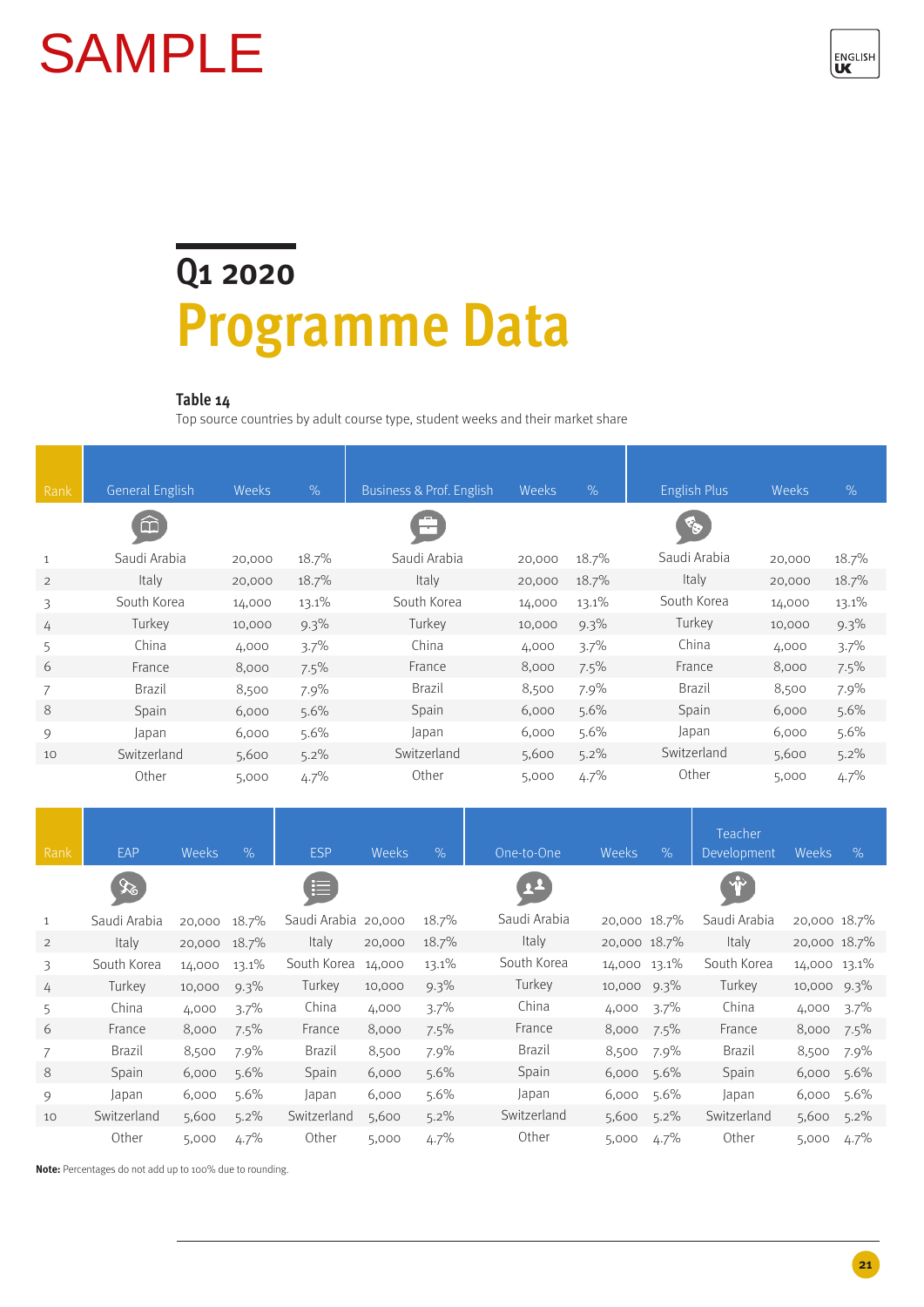![](_page_21_Picture_0.jpeg)

### **Q1 2020 Regional Analysis**

### **Table 15**

Top source countries by region and their market share (student weeks)

| Rank | <b>Central England</b><br>and Wales | $\%$  | Eastern<br>England | $\%$    | London       | $\%$    | Northern<br>England | $\%$  |
|------|-------------------------------------|-------|--------------------|---------|--------------|---------|---------------------|-------|
| 1    | Saudi Arabia                        | 18.7% | Saudi Arabia       | 18.7%   | Saudi Arabia | 18.7%   | Saudi Arabia        | 18.7% |
| 2    | Italy                               | 18.7% | Italy              | 18.7%   | Italy        | 18.7%   | Italy               | 18.7% |
| 3    | South Korea                         | 13.1% | South Korea        | 13.1%   | South Korea  | 13.1%   | South Korea         | 13.1% |
| 4    | Turkey                              | 9.3%  | Turkey             | $9.3\%$ | Turkey       | $9.3\%$ | Turkey              | 9.3%  |
| 5    | China                               | 3.7%  | China              | 3.7%    | China        | 3.7%    | China               | 3.7%  |
| 6    | France                              | 7.5%  | France             | 7.5%    | France       | 7.5%    | France              | 7.5%  |
| 7    | <b>Brazil</b>                       | 7.9%  | Brazil             | 7.9%    | Brazil       | 7.9%    | Brazil              | 7.9%  |
| 8    | Spain                               | 5.6%  | Spain              | 5.6%    | Spain        | 5.6%    | Spain               | 5.6%  |
| 9    | Japan                               | 5.6%  | Japan              | 5.6%    | Japan        | 5.6%    | Japan               | 5.6%  |
| 10   | Switzerland                         | 5.2%  | Switzerland        | 5.2%    | Switzerland  | 5.2%    | Switzerland         | 5.2%  |
|      | Other                               | 4.7%  | Other              | 4.7%    | Other        | 4.7%    | Other               | 4.7%  |

| Rank          | Scotland and<br>Northern Ireland | $\%$    | South and South<br>Eastern England | $\%$    | South West England and<br>The Channel Islands | $\%$  |
|---------------|----------------------------------|---------|------------------------------------|---------|-----------------------------------------------|-------|
| 1             | Saudi Arabia                     | 18.7%   | Saudi Arabia                       | 18.7%   | Saudi Arabia                                  | 18.7% |
|               | Italy                            | 18.7%   | Italy                              | 18.7%   | Italy                                         |       |
| $\mathcal{L}$ |                                  |         |                                    |         |                                               | 18.7% |
| 3             | South Korea                      | 13.1%   | South Korea                        | 13.1%   | South Korea                                   | 13.1% |
| 4             | Turkey                           | $9.3\%$ | Turkey                             | 9.3%    | Turkey                                        | 9.3%  |
| 5             | China                            | $3.7\%$ | China                              | 3.7%    | China                                         | 3.7%  |
| 6             | France                           | $7.5\%$ | France                             | 7.5%    | France                                        | 7.5%  |
| 7             | <b>Brazil</b>                    | $7.9\%$ | Brazil                             | $7.9\%$ | <b>Brazil</b>                                 | 7.9%  |
| 8             | Spain                            | $5.6\%$ | Spain                              | $5.6\%$ | Spain                                         | 5.6%  |
| 9             | Japan                            | $5.6\%$ | Japan                              | $5.6\%$ | Japan                                         | 5.6%  |
| 10            | Switzerland                      | $5.2\%$ | Switzerland                        | $5.2\%$ | Switzerland                                   | 5.2%  |
|               | Other                            | 4.7%    | Other                              | 4.7%    | Other                                         | 4.7%  |

![](_page_21_Picture_9.jpeg)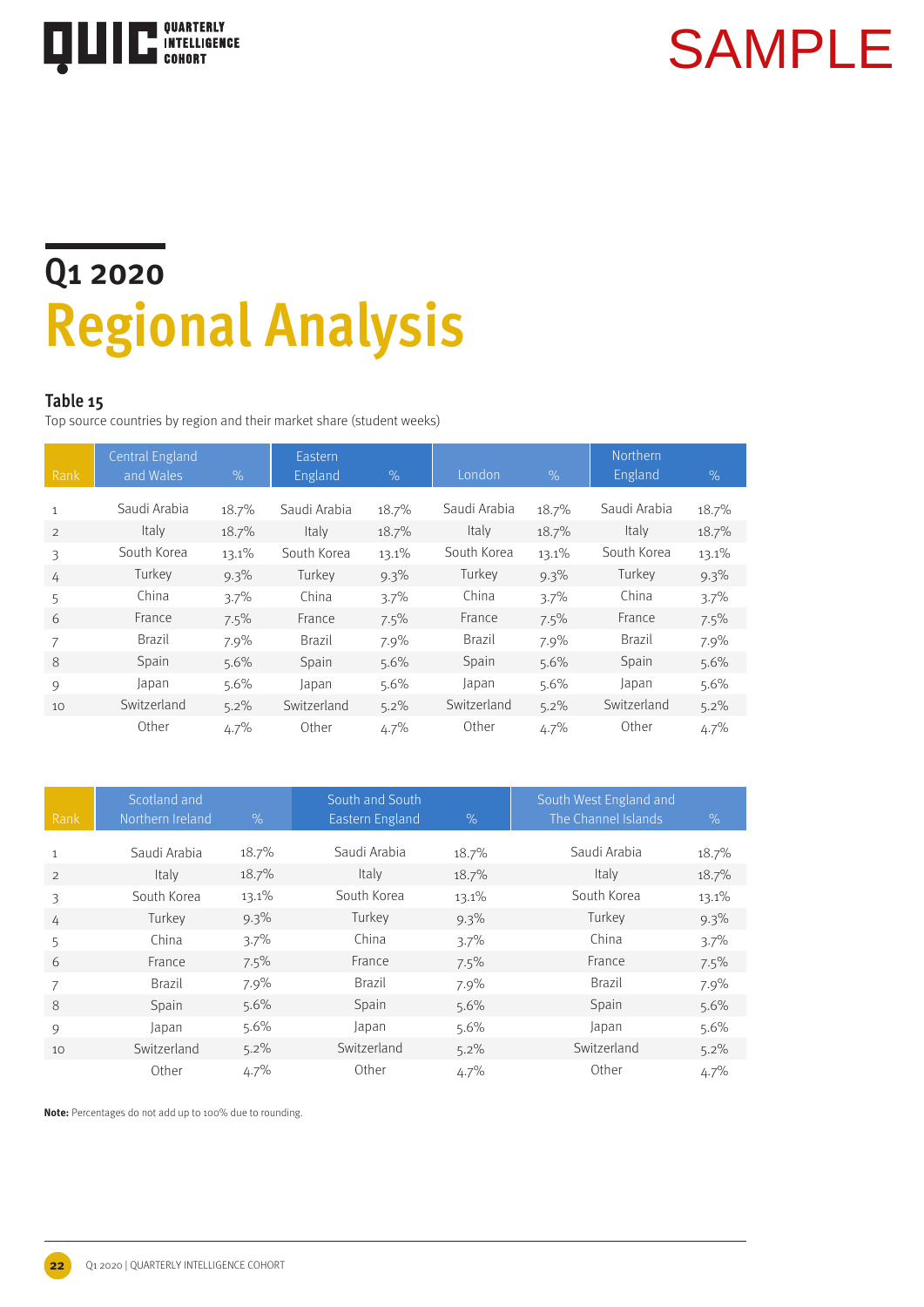![](_page_22_Picture_1.jpeg)

### **Q1 2020 Regional Analysis**

### **Table 16**

Student weeks by region and course type and their market share

|                                            | <b>Juniors</b>     |       |                               |       |     |      |  |  |  |  |  |
|--------------------------------------------|--------------------|-------|-------------------------------|-------|-----|------|--|--|--|--|--|
| Region                                     | General<br>English |       | Summer/<br><b>Winter Camp</b> |       | EAP |      |  |  |  |  |  |
|                                            |                    |       | $\Omega$                      |       |     |      |  |  |  |  |  |
| London                                     | 4,000              | 82.6% | 800                           | 16.5% | 40  | 0.8% |  |  |  |  |  |
| South and South Eastern England            | 3,400              | 86.3% | 500                           | 12.7% | 40  | 1.0% |  |  |  |  |  |
| Northern England                           | 2,000              | 85.1% | 300                           | 12.8% | 50  | 2.1% |  |  |  |  |  |
| South West England and The Channel Islands | 1,700              | 88.5% | 200                           | 10.4% | 20  | 1.0% |  |  |  |  |  |
| Eastern England                            | 2,000              | 79.1% | 500                           | 19.8% | 30  | 1.2% |  |  |  |  |  |
| Scotland and Northern Ireland              | 800                | 87.0% | 100                           | 10.9% | 20  | 2.2% |  |  |  |  |  |
| Central England and Wales                  | 500                | 87.7% | 50                            | 8.8%  | 20  | 3.5% |  |  |  |  |  |

|                                            |                    |       |                                        |         |                        |         | <b>Adults</b>               |         |            |          |                |          |                        |         |
|--------------------------------------------|--------------------|-------|----------------------------------------|---------|------------------------|---------|-----------------------------|---------|------------|----------|----------------|----------|------------------------|---------|
| Region                                     | General<br>English |       | <b>Business &amp;</b><br>Prof. English |         | English<br><b>Plus</b> |         | EAP                         |         | <b>ESP</b> |          | One-to-<br>One |          | Teacher<br>Development |         |
|                                            | 仚                  |       | m                                      |         | E.                     |         | $\mathcal{X}_{\mathcal{C}}$ |         | 启          |          | 2 <sup>2</sup> |          | $\mathbf{\dot{r}}$     |         |
| London                                     | 50,000 92.6%       |       | 900 1.7%                               |         | 400                    | $0.7\%$ | $2,000$ $3.7\%$             |         |            | 500 0.9% |                | 100 0.2% |                        | 90 0.2% |
| South and South Eastern England            | 40,000 90.8%       |       | 200                                    | $0.5\%$ | 300                    | $0.7\%$ | 3,000                       | 6.8%    |            | 300 0.7% | 170            | $0.4\%$  |                        | 80 0.2% |
| Northern England                           | 43,000 95.6%       |       | 400 0.9%                               |         | 50                     | 0.1%    | 1,000                       | $2.2\%$ |            | 430 1.0% | 30             | $0.1\%$  |                        | 70 0.2% |
| South West England and The Channel Islands | 8,000              | 88.4% | 500                                    | $5.5\%$ | 200                    | $2.2\%$ | 50                          | 0.6%    |            | 200 2.2% | 40             | $0.4\%$  | 60                     | $0.7\%$ |
| Eastern England                            | 7,000              | 93.7% | 100                                    | $1.3\%$ | 100                    | $1.3\%$ | 70                          | 0.9%    |            | 100 1.3% |                | 60 0.8%  |                        | 40 0.5% |
| Scotland and Northern Ireland              | 6,000              | 94.3% | 50                                     | 0.8%    | 50                     | $0.8\%$ | 100                         | 1.6%    | $100 -$    | $1.6\%$  | 10             | $0.2\%$  | 50                     | $0.8\%$ |
| Central England and Wales                  | 1,000              | 63.7% | 30                                     | 1.9%    | 100                    | 6.4%    | 300                         | 19.1%   |            | 100 6.4% | 10             | $0.6\%$  | 30                     | $1.9\%$ |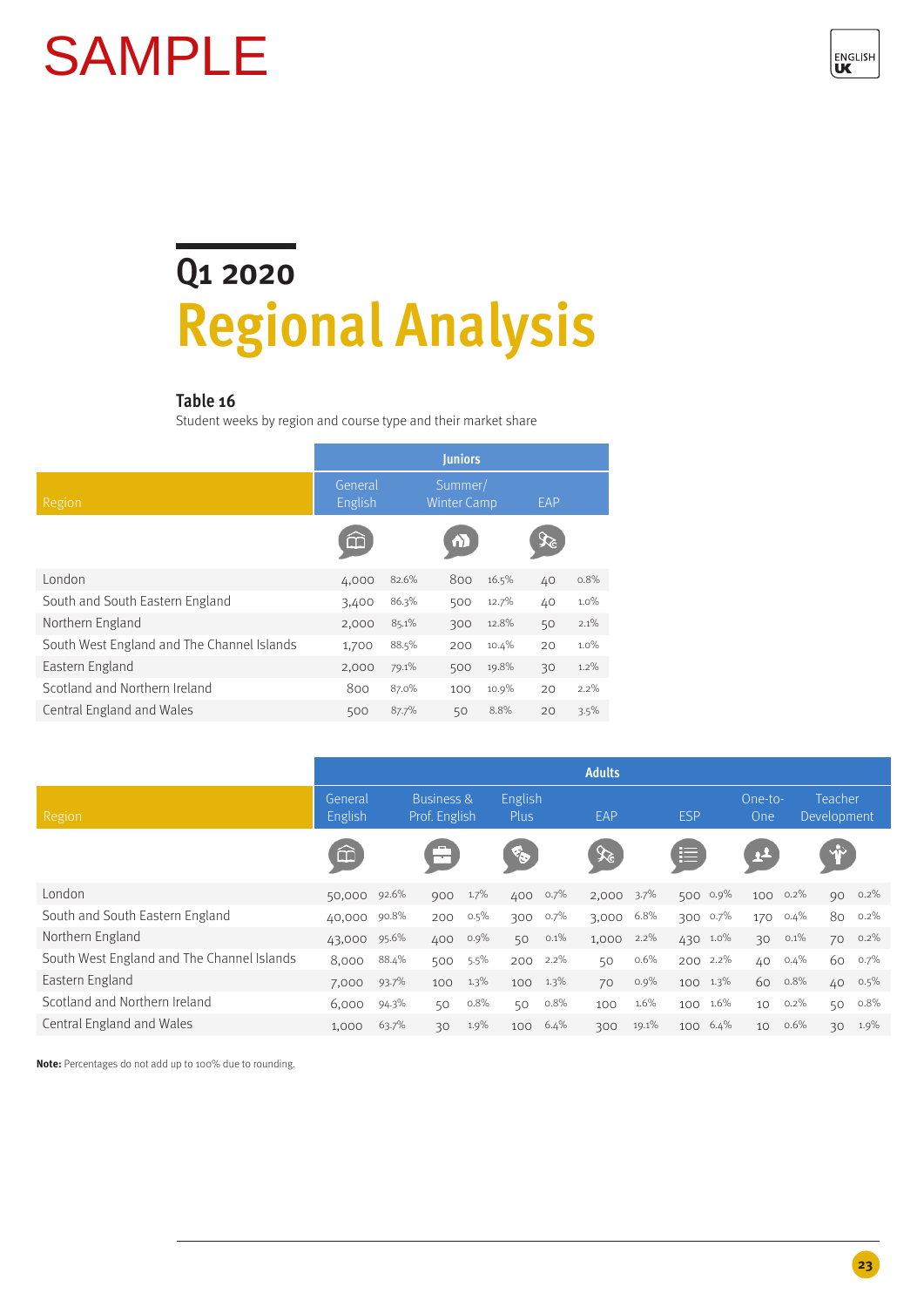![](_page_23_Picture_0.jpeg)

### **Q1 2020 QUIC participants**

**24** Q1 2020 | QUARTERLY INTELLIGENCE COHORT